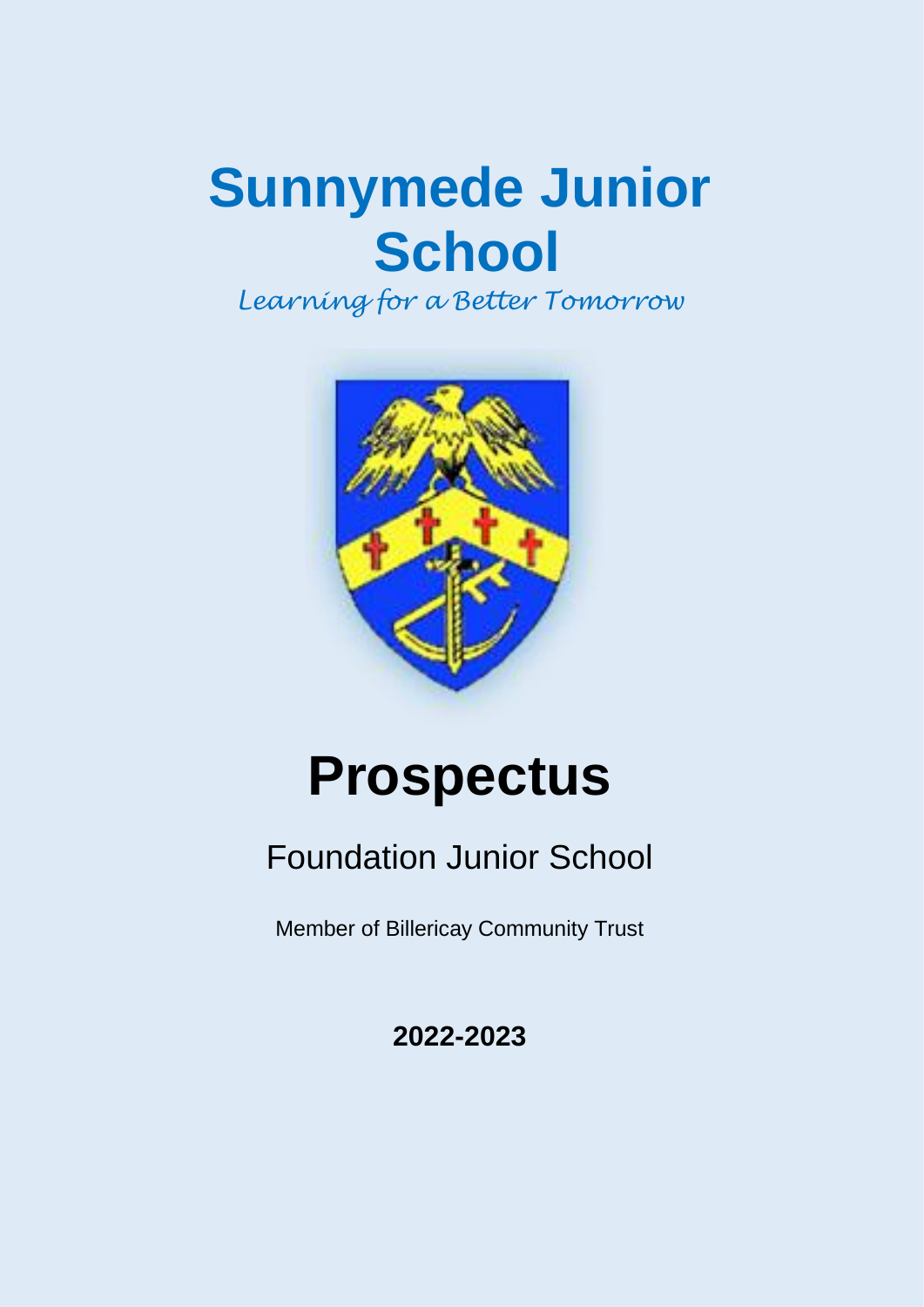# **A Warm Welcome to Sunnymede Junior School**

On behalf of the pupils, staff, parents and governors of Sunnymede Junior School, I would like to extend a warm welcome to you and your child. We are delighted that you have chosen to join our learning community and are sure that your child will enjoy learning with us.

Your child's safety, education and enjoyment of learning are our highest priority. We are well renowned for the care, guidance and support we offer all our pupils, regardless of their starting points, in order to help them meet their full potential and prepare them for secondary school. At Sunnymede, every child really does matter and we celebrate achievement at every opportunity, promoting a 'growth mindset' amongst our pupils. Needless to say, we have high expectations of all pupils, challenging and encouraging them to develop a range of skills and knowledge to help them flourish as responsible citizens and inquisitive, lifelong learners.

To achieve this, we pride ourselves on offering children rich experiences as part of a broad, balanced, inclusive and creative curriculum, along with a stimulating learning environment. In addition to quality learning in core curriculum areas such as English, Mathematics and Science, we place great value on other aspects of learning. We place equal emphasis on their physical, emotional, social, creative, cultural and spiritual development.

At Sunnymede Junior School, we work as an effective team in which parents, children, staff, governors and the wider community, including volunteers, are all involved in providing the very best for the children.

This was recognised during our OFSTED inspection in May 2018, when we were graded as a 'good' school. They said that our school "provides a happy and vibrant learning environment in which pupils feel safe, are well cared for and are encouraged to do their very best. Pupils behave extremely well, both in class and around school. They are respectful, courteous and supportive of the learning of others. By encouraging them to learn from their mistakes and take them as opportunities – 'mistakes are normal, we learn from them' – pupils understand the value of persevering." The full report, of which we are very proud, is available on our school website.

This prospectus is designed to give you some key information about school life and the wide range of opportunities that we offer. We also have a wealth of up-to-date information on our school website. Please do contact us, however, if you have any further queries or if you have any suggestions to help us achieve the excellence for which we always strive.

We are proud of our school and look forward to working in partnership with you and your child.

RBranch

**Ronnie Branch Headteacher**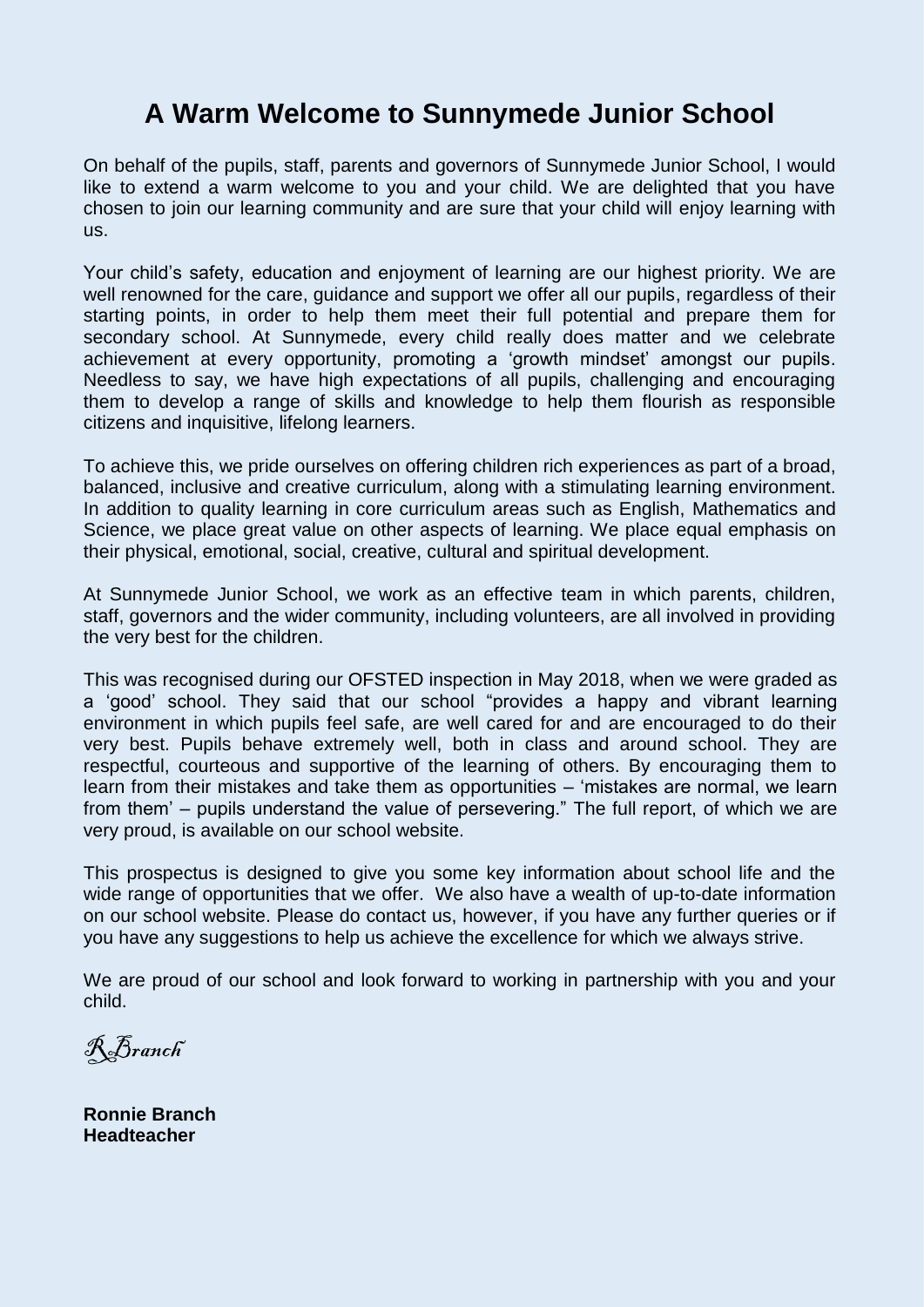| <b>KEY INFORMATION</b>         |                                                                                                                                                                       |  |
|--------------------------------|-----------------------------------------------------------------------------------------------------------------------------------------------------------------------|--|
| Address:                       | Sunnymede Junior School<br>The Meadoway<br>Billericay<br><b>Essex</b><br><b>CM11 2HL</b>                                                                              |  |
| <b>Telephone number:</b>       | 01277 651364                                                                                                                                                          |  |
| Website:                       | www.sunnymede-jun.ik.org                                                                                                                                              |  |
| e-mail:                        | admin@sunnymede-jun.essex.sch.uk                                                                                                                                      |  |
| <b>Headteacher:</b>            | Mrs Ronnie Branch                                                                                                                                                     |  |
| <b>Deputy Headteacher:</b>     | Miss Catharine King                                                                                                                                                   |  |
| <b>Co-chairs of Governors:</b> | Mrs Margaret Thomas and Mrs Kirstie Bleakley                                                                                                                          |  |
| <b>School hours:</b>           | Morning session: $8.55$ am <sup>*</sup> $- 12:05$ pm<br>Assembly: $9:05$ am $-9:20$ am<br>Morning break: 10:20 am -10:35 am<br>Afternoon session: 1:10 p.m. - 3:15 pm |  |

\*This represents the time that children should be registered and ready to learn at their desks. They must arrive between 8:40 am and 8:50am.

# **School Organisation**

As a junior school, all our pupils fall within the Key Stage 2 category and are between 7 and 11 years of age. They are organised into four year groups as follows:

| Year $3:$ | 7 and 8 year olds   |
|-----------|---------------------|
| Year 4:   | 8 and 9 year olds   |
| Year $5:$ | 9 and 10 year olds  |
| Year 6:   | 10 and 11 year olds |

Our number to admit is 64 pupils per year group, with up to 32 pupils in each of the eight classes. Classes are mixed ability in all subjects across the curriculum.

When children move to their new year group, they usually stay within their class groups. However, there are some circumstances where we mix the year group into new classes, if we believe that it will benefit the year group as a whole.

#### **Our Staff and Governors**

The names of current staff members and Governors can be found on our school website.

Letters to the Chair of Governors should be sent via the school office in an envelope marked CONFIDENTIAL or emailed to: [admin@sunnymede-jun.essex.sch.uk](mailto:admin@sunnymede-jun.essex.sch.uk)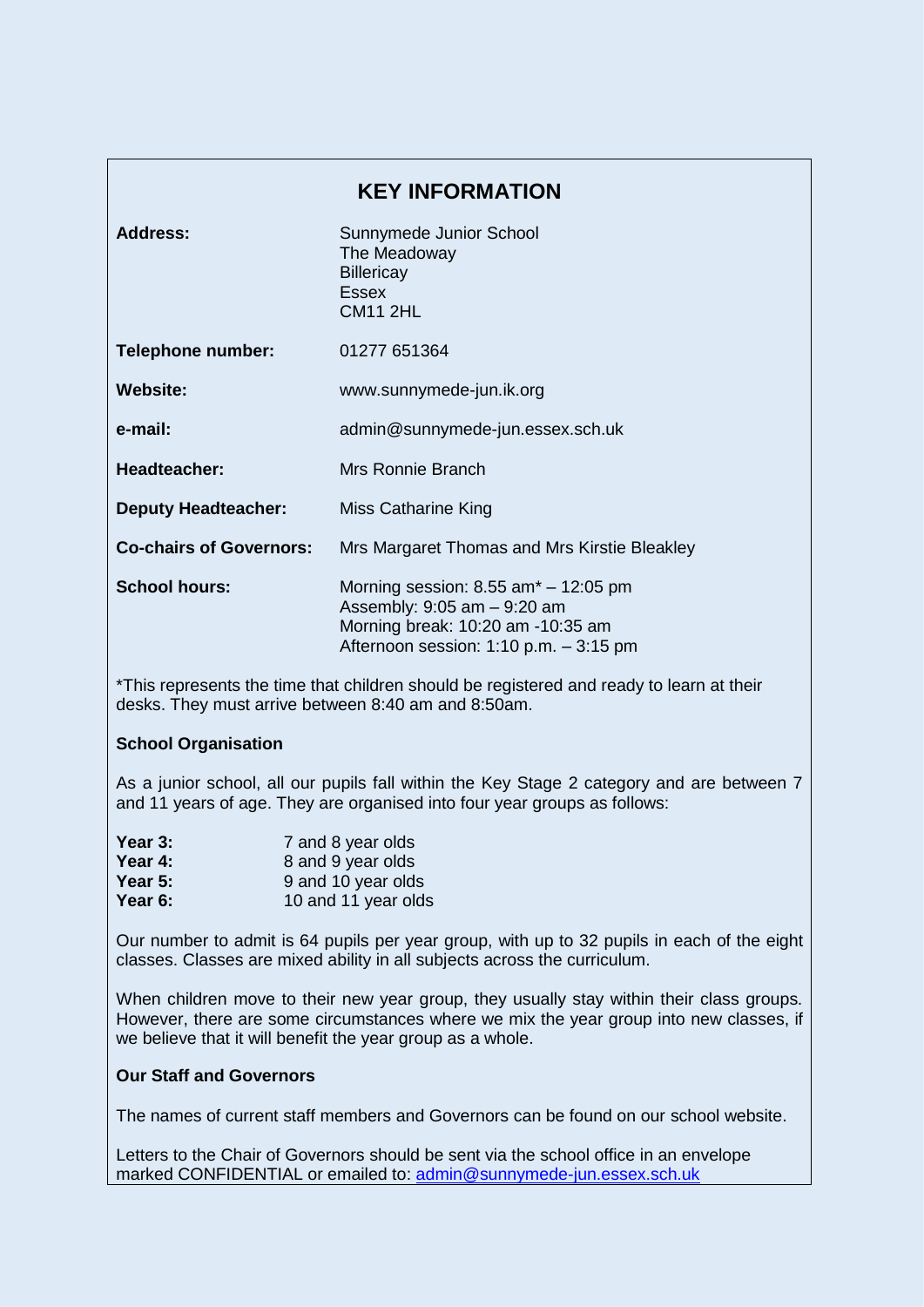# **OUR VISION**

Our vision is that all our children leave our school equipped with the knowledge, skills and personal attributes to make them independent, well-rounded individuals and valued citizens of the future. We aspire for them to be reflective and confident, making wise and informed choices as they journey through life, making positive contributions in a global world. Our ultimate goal is for every one of our children to hold their heads up high, respect themselves and be respected by others.

# **MISSION STATEMENT**

We provide a nurturing and stimulating environment where children appreciate the value of learning and discovery in all its forms. Through a **broad and balanced curriculum**, combined with **high quality teaching**, children have the opportunity to become successful learners, confident individuals and responsible citizens. As a junior school, we balance the **promotion of children's growing independence** with **mechanisms to support pupils appropriately** with their learning and personal areas of need. We **expect high standards of behaviour** and attitudes to learning from all members of the school community.

We believe that children achieve best when supported at both home and school. As such, we **encourage open and honest dialogue between parents and staff** and **urge parents to support with learning at home**, ensuring optimum intellectual, social, emotional and physical success.

It is important to us that our children feel safe, are listened to and feel proud to be part of our school. Mutual respect is integral to our ethos and all our children are valued as the individuals they are. We appreciate and **value diversity** and **maintain an ambience of tolerance and respect for all cultures and beliefs.**

# **SCHOOL MOTTO**

Our vision is reflected in our school motto, 'Learning for a Better Tomorrow'.

# **OUR CORE VALUES**

Our core values which, along with our motto, have been developed in consultation with pupils, parents, staff and governors, underpin our vision and our school motto, guiding everything we do. They are:

- **Determination**
- **Honesty**
- Independence
- Respect
- Responsibility
- **Tolerance**

# **OUR SCHOOL RULES**

Our school rules are:

- We will keep ourselves and others safe
- We will not interrupt the learning of others
- We will treat people and property with respect

At the start of each academic year, the school rules are shared in a whole school assembly. Following this assembly, each class will work with their class teacher to identify any further, more specific rules that may be appropriate to their own class for that year. Pupils are reminded that respect must be earned. School rules will be displayed clearly around the school and in each classroom and will be used to reinforce good behaviour on a day-to-day basis throughout the year.

# **SCHOOL HISTORY**

Sunnymede Primary School was opened on 4th September 1958. In the mid-1960s it was split into separate infant and junior schools. At present, Sunnymede Junior has approximately 256 pupils on roll, divided amongst eight classes. Whilst we are separate schools, we maintain close links with Sunnymede Infant School, which is on the same site.

The school badge, which was designed by the first Headteacher, Mr Tom Williams, illustrates the history of the Billericay area.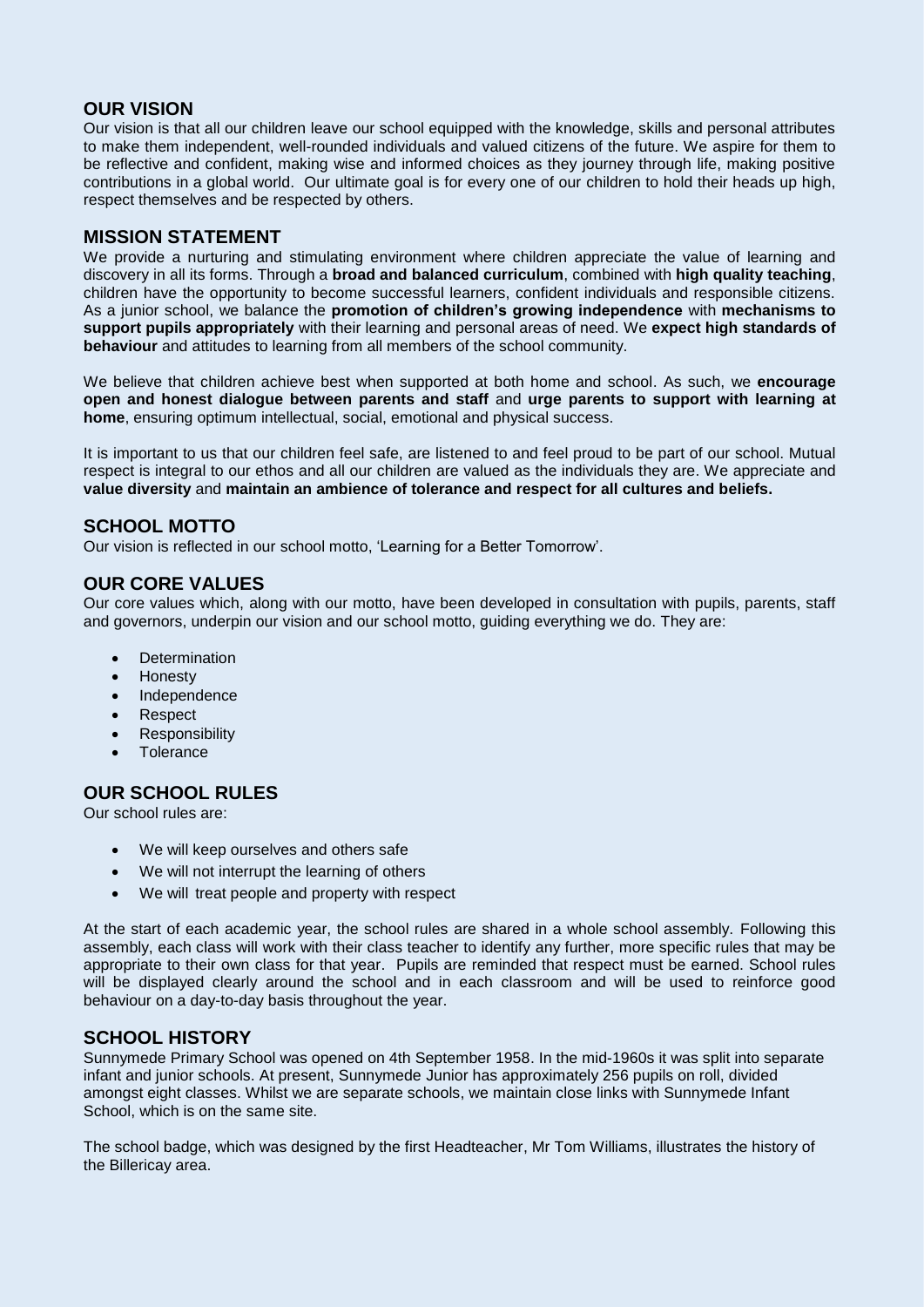- The eagle reminds us of the Roman remains found in Norsey Wood and on the site of The Billericay **School**
- The scythe and the sword represent the Peasants Revolt and the subsequent battle in Norsey Wood circa 1340
- The chevron and crosses remind us of the Chantry that used to be in Billericay before there was a church

# **THE CURRICULUM**

A broad, balanced and inspiring curriculum is taught at Sunnymede Junior, in line with the 2014 National Curriculum and based on the recommended programmes of study. Planning is rigorous and matched to the needs of our pupils and ensures support, challenge, continuity and progression. Children are taught core knowledge and skills in all curriculum subjects to enhance learning, using cross-curricular links where appropriate. We aim to foster a love of learning by drawing on and developing children's interests wherever possible. We often block foundation subjects, such as art or history, to help make learning in that subject more meaningful and time-effective. We use computing to enhance learning across the curriculum.

Pupils are taught as whole class groups, in small groups or individually. A team of skilled LSAs (learning support assistants), along with specialist teachers, work with class teachers throughout the school, with the aim of ensuring that the needs of all pupils are met in full.

We ensure a rich curriculum by organising a range of trips and visits throughout the year to further enhance learning. We also encourage use of the local area, including outdoor learning opportunities. From time to time, we also have theme days or weeks where all year groups focus on a particular subject.

# **English**

English is taught as a subject in its own right and across the curriculum. With its four main components of speaking, listening, reading and writing, it forms the basis of, and is a means of access to, other areas of the curriculum. Effective communication is a vital skill in today's society and pupils are supported fully to enable them to master the necessary skills to express adequately their thoughts, feelings and opinions. All pupils will participate in daily English lessons which, over the course of a term, will focus on a broad range of skills. Some of these sessions will focus on skills such as spelling, grammar and punctuation, handwriting and comprehension. Whole class reading sessions help to ensure that pupils develop key comprehension skills. Pupils are taught in mixed ability groups, though where considered appropriate, ability setting may be used for some aspects of English, such as spelling or grammar and punctuation. When children join the school, they begin writing with pencil across the curriculum. Once the teacher considers a child's writing to be sufficiently neat, consistent and with letters well formed, a 'pen licence' will be awarded, allowing children to write using pen in all curriculum areas except maths. All pupils in Year 6 will be required to write in pen in preparation for secondary school, regardless of whether they have acquired their pen licence. Suitable handwriting pens can be purchased at the school office for £1.30.

#### **It is important that you support your child by:**

- Helping them to learn weekly spellings
- Encouraging them to write regularly at home
- Reading with your child every day, sharing different types of books / texts regularly
- Discussing the meaning of a broad range of vocabulary in everyday contexts

This may mean, for example: hearing your child read aloud, reading with or to your child, asking your child to answer literal and inferential questions about the text, asking them to make predictions or express opinions about a story, or to review the whole text or summarise the plot. When reading with your child and when learning weekly spellings, it is helpful to discuss the meaning of unfamiliar words with your child and use them in the context of a sentence to reinforce the meaning.

## **Mathematics**

Mathematics is a daily part of our curriculum and is taught with the mind-set that it forms an essential part of everyday life. Mathematics equips our pupils with a powerful set of tools that they need to understand and change the world. Teaching and learning within mathematics develops firm foundations of number and calculations for pupils. We teach using a mastery curriculum, which ensures our pupils have a deep and varied knowledge of a mathematical concept before moving on and extending their learning. Fluency, problem solving and reasoning are regularly incorporated within the learning journey to help consolidate and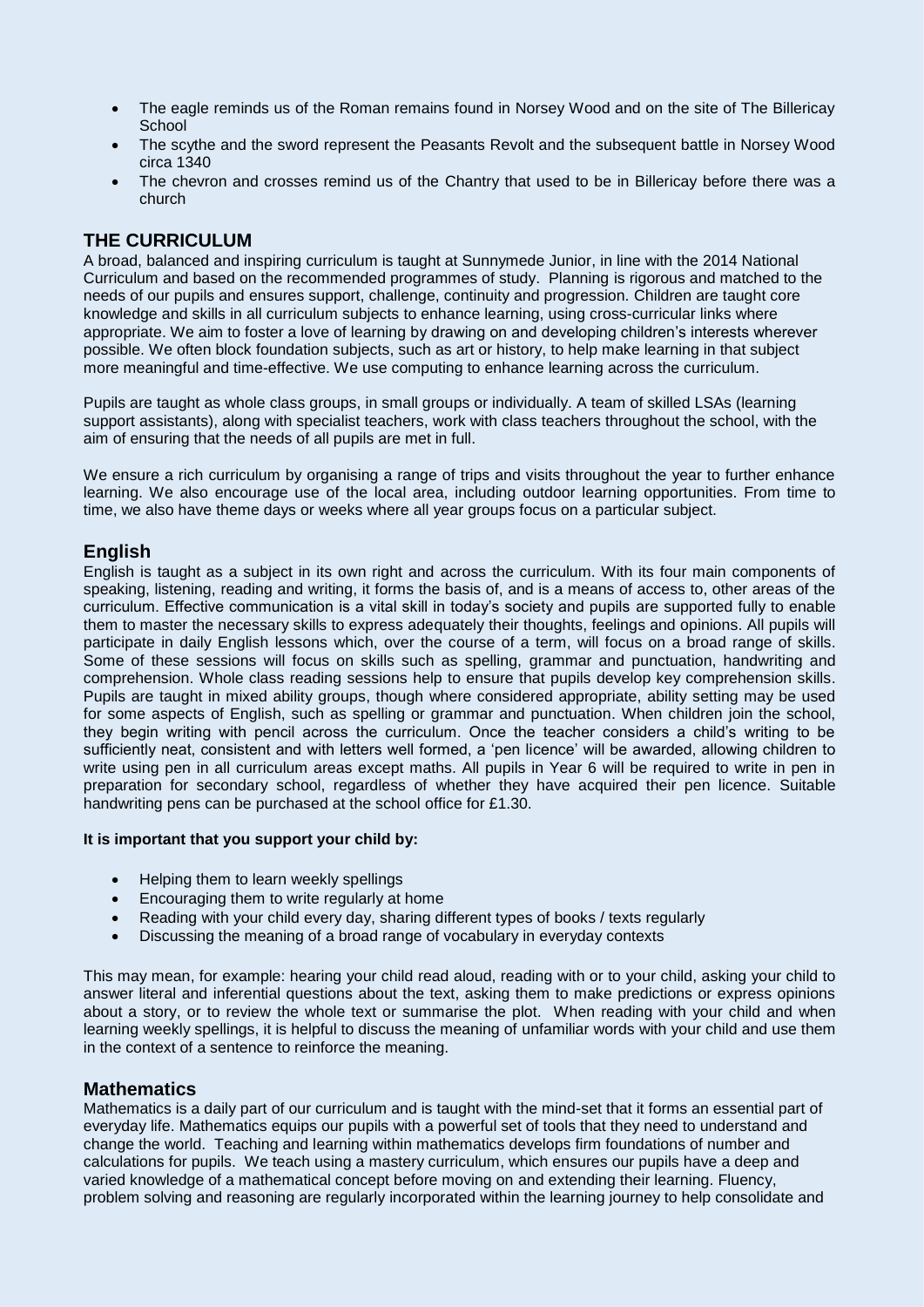extend our pupils' mathematical knowledge. Our pupils progress through stages of calculations, which consistently support the understanding of place value, whilst using both formal and informal written methods. Pupils are also encouraged to explain their methods/ reasoning fully, developing their mastery of maths, as well as understand and use a wide range of vocabulary.

You can help your child considerably by:

- Ensuring that they commit to memory the multiplication tables and associated division facts and develop instant recall of the relevant facts (both in and out of sequence). Children have access to the 'Times Tables Rock Star' app at home to support this
- Supporting them to learn other mathematical facts, such as number bonds, money, units of measurement and telling the time. Children have access to the 'Mathletics' and 'NumBots app at home to support this
- Encouraging them to use mathematics in real life contexts whilst carrying out everyday activities
- Encouraging them to explain **why** they have calculated an answer.

#### **Science**

Science provides a means for pupils to explore and understand their world. It should encourage them to develop skills of investigation, prediction, analysis and interpretation. We teach children to develop an enquiring mind and a rational approach so that they can pose questions and devise fair experiments in order to solve specific problems. They are taught to record and analyse data. We also teach them to use equipment safely and begin to recognise possible hazards for themselves. We are extremely fortunate to have extensive grounds that include a wildlife garden with a willow dome, a separate pond area, a Forest Schools area, all providing a superb resource to enhance the science curriculum, as well as other subjects.

#### **Computing**

As a school, we recognise the need to equip our children to use computational thinking and creativity to understand and change the world. We aim to ensure that pupils become digitally literate, able to use and express themselves and develop their ideas through computing technology at a level suitable for the future workplace and as active participants in an increasingly digital world. Our comprehensive and progressive curriculum enables them to access, analyse, process and present information in a variety of ways across the curriculum. Computing is taught as a subject in its own right and is also used across the wider curriculum to enhance learning. Computing lessons usually take place in our class bases using mobile technology. Pupils follow a structured and progressive programme involving a wide range of core computing skills, such as computer programming, app and game creation, debugging, data handling, computer simulation, control, word processing and computer presentation, audio and video recording and multimedia. Across the curriculum, pupils are encouraged to use a range of computing technology to support learning, which can be in the form of research, recording of work or creation of resources to reinforce and extend learning. In order to achieve this, pupils have access to a range of mobile technology that is linked to our school network and our managed wireless system.

E-Safety is an important aspect of all work involving computing and pupils are regularly taught how to stay safe online and what to do when they have concerns. All access to the internet is regulated to ensure that pupils stay safe and secure when working in school. Pupils are required to sign an Acceptable Internet and Computer Use Agreement when they join the school. We also run E-safety workshops for parents.

## **RE (Religious Education)**

At Sunnymede, we use the *Discovery RE* programme, which aligns with the Essex agreed syllabus for RE. Although this focuses mainly on Christianity, it also gives pupils sufficient opportunity to study other world religions such as Judaism and Hinduism, as well as Humanism. RE is taught as objectively as any other subject and no attempt whatsoever is made to influence children's beliefs, although they are strongly encouraged to respect the beliefs of others. From time to time, visitors of different religions are invited into school to speak to pupils within lessons or during assemblies. Whilst we discourage this, provided they notify the school in writing of their decision, parents have the right to withdraw their children from RE lessons.

## **PSHE (Personal, Social and Health Education and Economic) Education**

All classes undertake activities which develop the social and emotional aspects of learning. Children also undertake other initiatives to improve their emotional well-being and social skills, such as First Aid training, Circle Time and external workshop providers to support this. We use the *Jigsaw* programme as a starting point for delivering PSHE.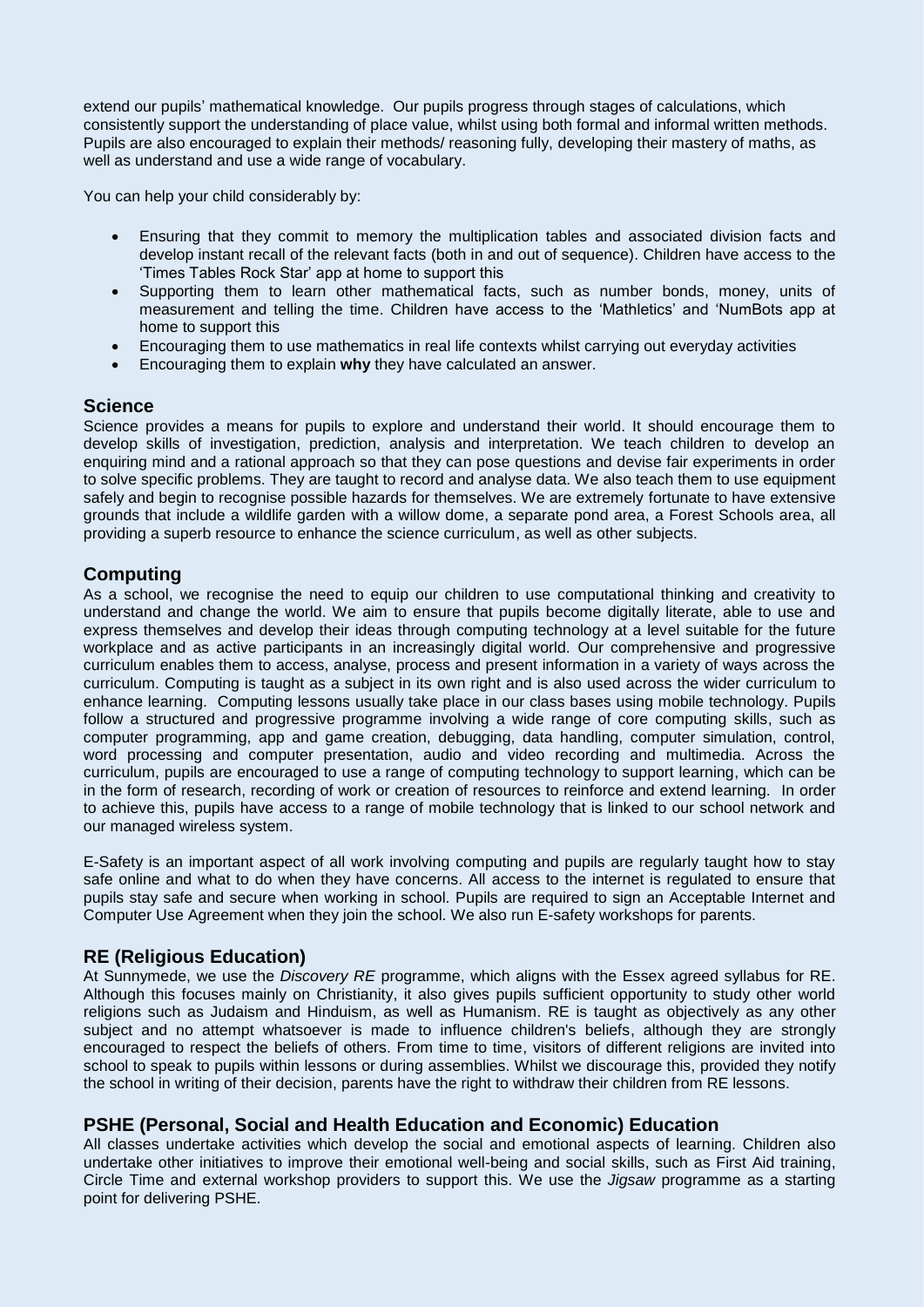# **Humanities (History and Geography)**

In history, pupils learn about people, events and places from recent and more distant times. They study change and continuity in the British Isles and other parts of the world from a variety of perspectives including political, economic, technological, scientific, social, religious and cultural. They are taught study skills to enable them to increase their knowledge and understanding. They are also encouraged to understand that historical events are often recorded subjectively and, therefore, sources need to be analysed for accuracy. In geography, we aim to teach pupils about their own locality, Britain and the wider world. We help children to appreciate and understand the variations between different localities and cultures. We teach them to realise the impact that human activities can have on the landscape. Pupils also learn basic mapping skills.

#### **Art**

Pupils are given the opportunity to develop an appreciation and understanding of art in its entirety. We create an atmosphere in which we hope that all children will feel confident to experiment with a range of materials and artistic styles in order to express their feelings and observations. They are encouraged to value their work and appreciate the skills and talents of artists, craftsmen and designers from around the world.

## **Design & Technology**

In D & T, pupils investigate a need or respond to an opportunity to make or modify something. As well as constructing items from a range of materials and using a range of tools, pupils are expected to plan and evaluate their work. Although a subject in its own right, D & T requires children to use skills, knowledge and understanding gained in other curriculum areas.

## **Modern Foreign Languages**

Children in all year groups take part in French lessons, which are taught by a specialist teacher. In Years 3 and 4, more emphasis is placed on speaking and listening, with more writing being introduced in Years 5 and 6.

#### **Music**

We want all pupils to enjoy a wide variety of music and encourage them to develop skills as listeners and performers and use the *Charanga* scheme to support teaching and learning. They are given the opportunity to appreciate that music reflects historical and cultural change and to understand that it is an ideal medium for conveying emotions. All pupils have the opportunity to play a range of tuned and un-tuned instruments during class lessons. Each year, pupils in our choir take part in the local music festival. The choir also sings regularly to support community and charity events.

## **Physical Education (PE)**

Physical exercise is vital in order that children grow into healthy, active adults who are physically confident and it enables them to maximise their opportunities for academic learning. Using the '*Get Set 4 PE'* programme, we teach the children a range of activities including gymnastics, yoga, games, athletics and dance, as well as encouraging them to develop socially by becoming team players. Lessons are taught by class teachers and also a qualified sports coach as part of our PPA arrangements. Year 4 pupils have the opportunity to learn to swim at a local pool each week.

We have a number of extra-curricular clubs that are sports related, offering further opportunities for pupils to participate in a range of different sports. Pupils participate regularly in the local swimming gala, District Sports tournament and football, basketball, tag rugby and netball rallies, as well as friendly matches with other schools.

## **Relationships and Sex Education (RSE)**

We encourage children to develop family values and moral principles and consider the teaching of relationships and sex education as a joint responsibility with parents and carers. We follow a programme of study for teaching which is age-appropriate. A copy of this can be obtained from the school office or by talking to your child's teacher. A copy can also be found in the Relationships and Sex Education Policy on our school website.

Whilst not encouraged, parents do have the right to withdraw their children from sex education lessons if they wish and should put their request in writing to the Headteacher. Parents may not, however, withdraw their children from relationship or health education. Parents of Year 6 pupils are invited to a meeting to view some of the materials we use and discuss the topics we cover before they are used in the summer term. The sex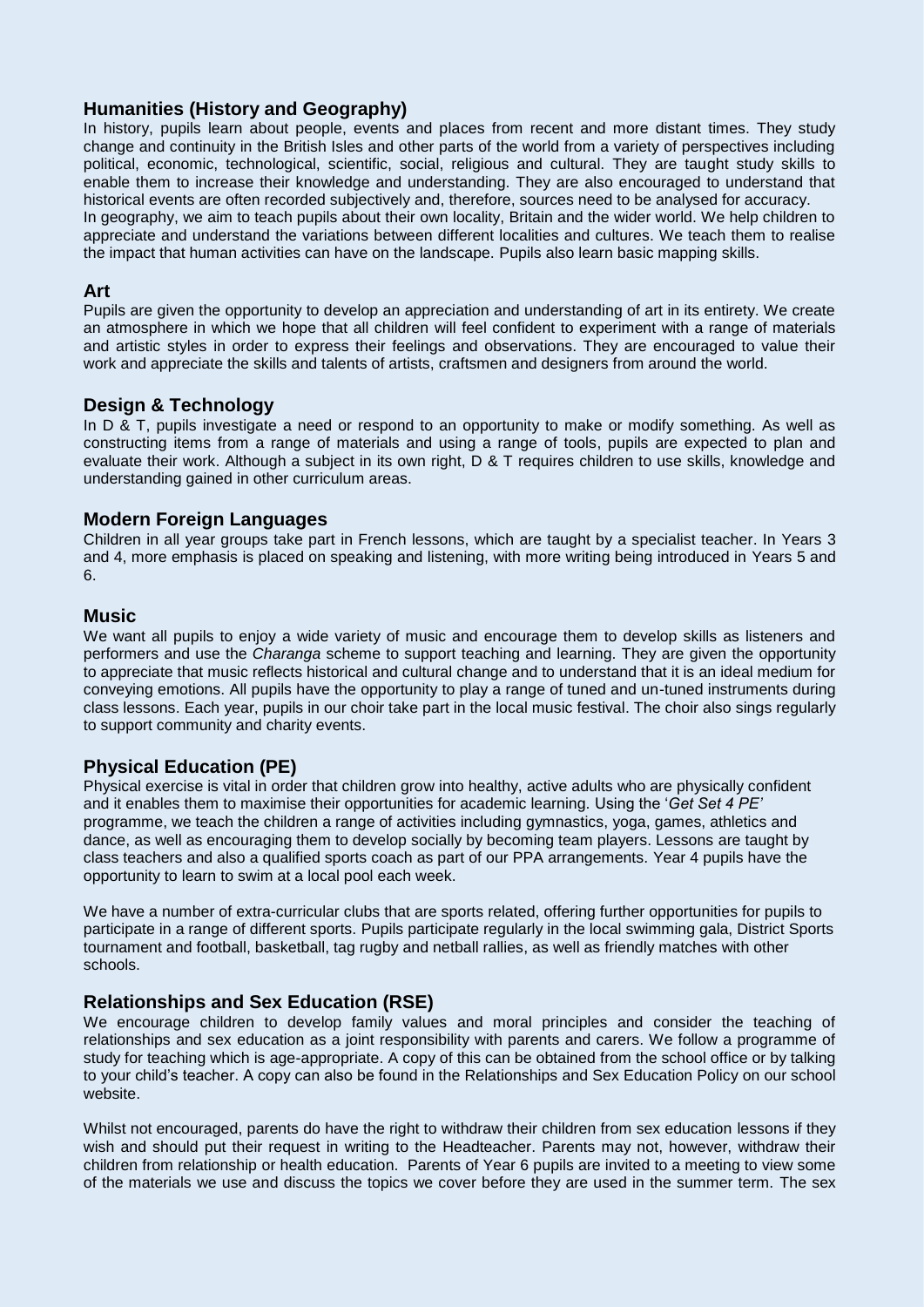education programme is published on our school website, along with our RSE policy which forms part of the broader PSHE policy.

## **ASSEMBLIES**

As required by law, we hold a daily act of collective worship during our assemblies. Children are always given the option of joining in the act of worship, although parents/carers may withdraw their child, providing they notify the school in writing of their decision. During the assemblies we cover a range of topics, including aspects of RE, PSHE, SMSC and British Values in an objective manner. Assemblies also focus on our school values and using our growth mindset. We also have a weekly singing assembly and a weekly celebration assembly. A range of visitors from the community, and further afield, come in to take assemblies from time to time. Parents are also invited to a celebration assembly once a year.

#### **ASSESSMENT**

Pupils are assessed both informally and formally throughout the year, using a range of strategies. Pupils in all year groups complete tests in reading, grammar, mathematics and science on a termly basis. This prepares children for the statutory tests taken in the final term of Year 6. Teacher assessment judgements are also made each term across the curriculum subjects. All writing is based on teacher assessment. Teacher assessments are based on work completed throughout the term, rather than on a single piece of work completed in a test, and these give a more rounded picture of a child's achievement.

Results from teacher assessments and tests are analysed carefully and used to track pupils' progress and identify additional support/interventions that may be required to enable children to make even better progress.

Consultation evenings are held in the autumn and spring terms so that parents/carers can be kept up-to-date with their child's achievements, along with targets for future progress. End of year reports also inform you of the progress your child has made over the course of the year.

The principles of Assessment for Learning are used within daily teaching and for on-going assessment purposes. This ensures that pupils receive timely and precise feedback, both orally and through marking, across the curriculum, encouraging more rapid progress. A range of strategies are used to support this.

#### **ATTENDANCE, ABSENCE and LATENESS**

Good levels of attendance is vital in ensuring children make good progress in their learning. It is expected that children arrive at school on time (by 8:50 am) and attend regularly**.** 

**If a child is absent from school, the following procedures must be taken:**

- Contact the school on the first day of absence before *9.30 am*. Absence should be recorded online via our Studybugs App (registration via: [https://studybugs.com/about/parents\)](https://studybugs.com/about/parents).The school also has an answer phone available to leave a message but this should be used only if you are unable to use Studybugs. Please do not report on both Studybugs as well as on voicemail and please do not record your child's absence on ParentMail.
- Contact the school on every further day of absence, again before 9.30am, unless otherwise agreed with the school office. If we do not receive communication from you, the absence will be marked as unauthorised.

Ensure that your child returns to school as soon as possible and you provide any medical evidence, if requested, to support the absence.

In line with safeguarding procedures and to ensure pupil safety, we have a policy of 'first day contact' in the case of absence from school. If we have had no contact with you and your child has not been registered, they will be treated as a missing person and appropriate action taken; this may involve conducting a home visit. An unauthorised absence will also be recorded.

Arriving late at school causes disruption to others and means your child is likely to miss out on the first part of the first lesson. It also causes distress to some children. For the benefit of all, therefore, please ensure they arrive on time. Our Attendance Officer monitors attendance levels and lateness, with parents being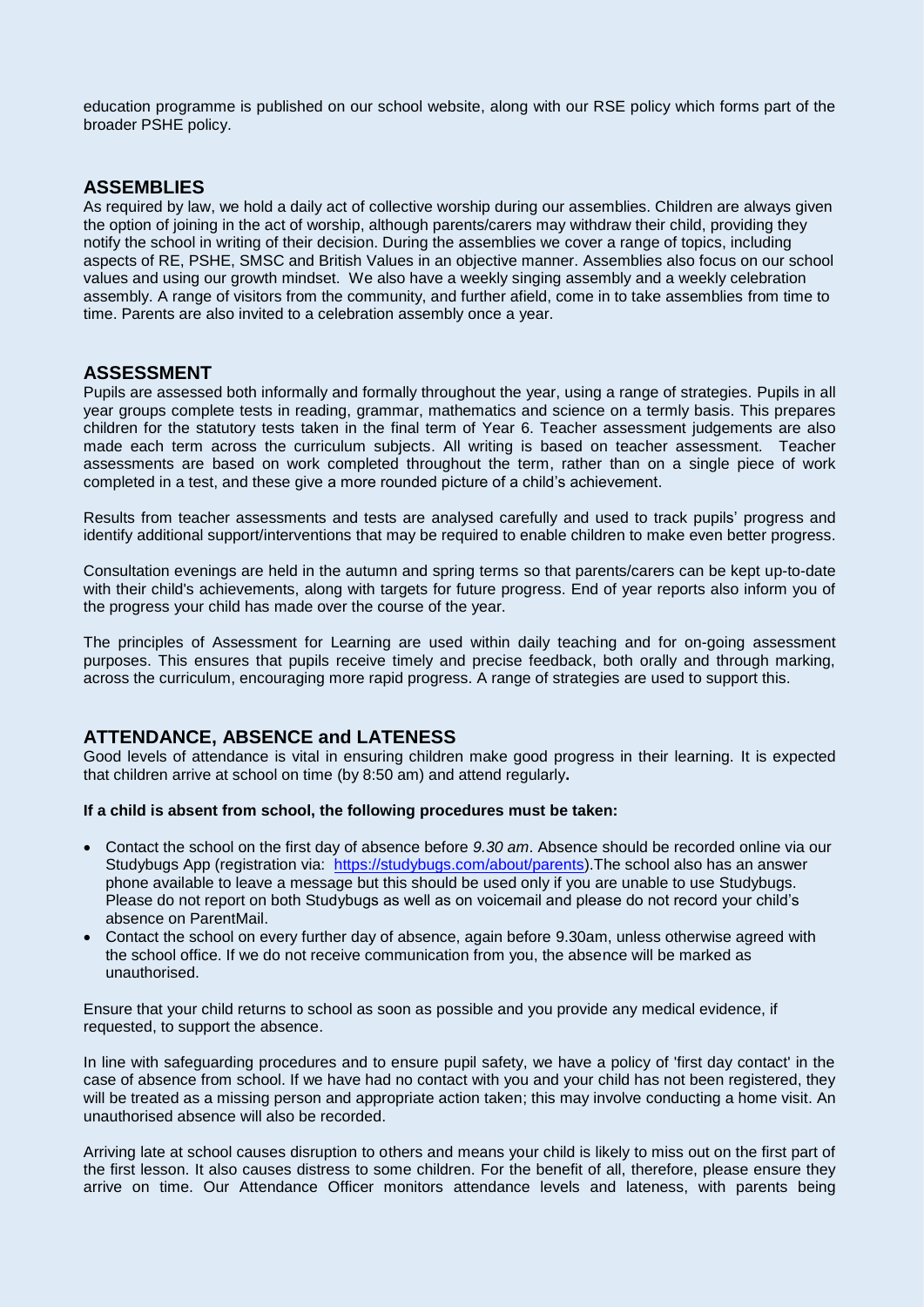challenged if a pattern of lateness emerges for a particular child. Any parent who brings their child to school late should accompany them personally to the school reception, where they will be required to log the lateness on our electronic recording system in the reception area, clearly stating the reason for the lateness. If a parent is not able to accompany their child into school, the lateness will be logged by a member of staff.

Leave of absence is granted at the discretion of the Headteacher, in line with the School's Attendance policy and acting on behalf of the Governing Body. In line with DfE statutory guidance, leave of absence cannot be granted unless there are exceptional circumstances. Holidays, however long or short, cannot be authorised. A routine medical or dental check-up is very unlikely to be authorised. However, a request to attend a medical clinic appointment that is supported by an appointment letter may be considered exceptional. In the rare cases where leave is granted, the Headteacher will determine the number of school days the child can be away from school. Each written request for exceptional leave of absence will be treated individually and considered on its own merit. It is for parents and carers to decide whether they think their request is likely to be considered exceptional and decide whether to submit a request for exceptional leave of absence. Any request for leave of absence must be made in writing using the request form in Appendix 2 of the Attendance Policy. It can also be found in the 'Documents' section of our website or obtained from the school office.

There is no legal right to take your child out of school and doing so can be detrimental to their educational progress. If leave of absence is not authorised and a holiday of five days or more is taken anyway, the case will be referred to the Education Welfare Service who may issue a penalty notice to each parent of each child for £120, reduced to £60 if paid within 21 days. A parent is committing an offence if they fail to make sure that their child attends school regularly.

Pupils' attendance is monitored closely by the School, the Local Authority and the DFE. The school will work closely with parents and children where there is a risk of persistent absenteeism to ensure strategies are put in place, with the aim of ensuring that attendance and punctuality improves rapidly.

Our full Attendance Policy can be found on the school website or accessed via the school office and you are strongly advised to familiarise yourself with it.

#### **BEHAVIOUR**

We expect all our pupils to work hard, observe our core values and to behave with kindness and courtesy towards others.

We have a Behaviour Policy which sets out clearly our expectations about how pupils should behave and conduct themselves and what constitutes acceptable behaviour. Our school rules underpin this policy. We prefer to use positive behaviour management strategies whenever possible, as we believe children respond best to praise. Whilst not an exhaustive list, below are some strategies we use to achieve this:

- Weekly celebration assemblies to celebrate achievements in and out of school
- Headteacher's award (weekly certificates in assembly)
- **Stickers**
- Verbal praise
- Letters or phone calls home to parents to recognise achievement
- 'Good egg' award and an enamel badge for good citizenship being demonstrated
- House points for good quality / exceptional academic work and positive learning behaviours being demonstrated
- Marble jar; pupils work together to earn marbles for good behaviour. When the jar is full they earn reward time for their class
- 'Neurone of the week' class award for demonstrating a growth mindset approach to school life

However, we recognise that there are occasions when sanctions need to be imposed and we have a clear system for implementing this fairly and consistently across the school. We use a four step approach for low level disruptions and this is set out in our Behaviour Policy which can be accessed on our school website or in the school office. There is also a clear system for managing behaviour issues around the school and also for more serious breaches of good behaviour. These procedures are also set out clearly in the policy, available on the school website and to view in the school office. If your child has any problems maintaining a high standard of conduct, we will contact you so that we can work together to try to resolve any underlying problems or concerns.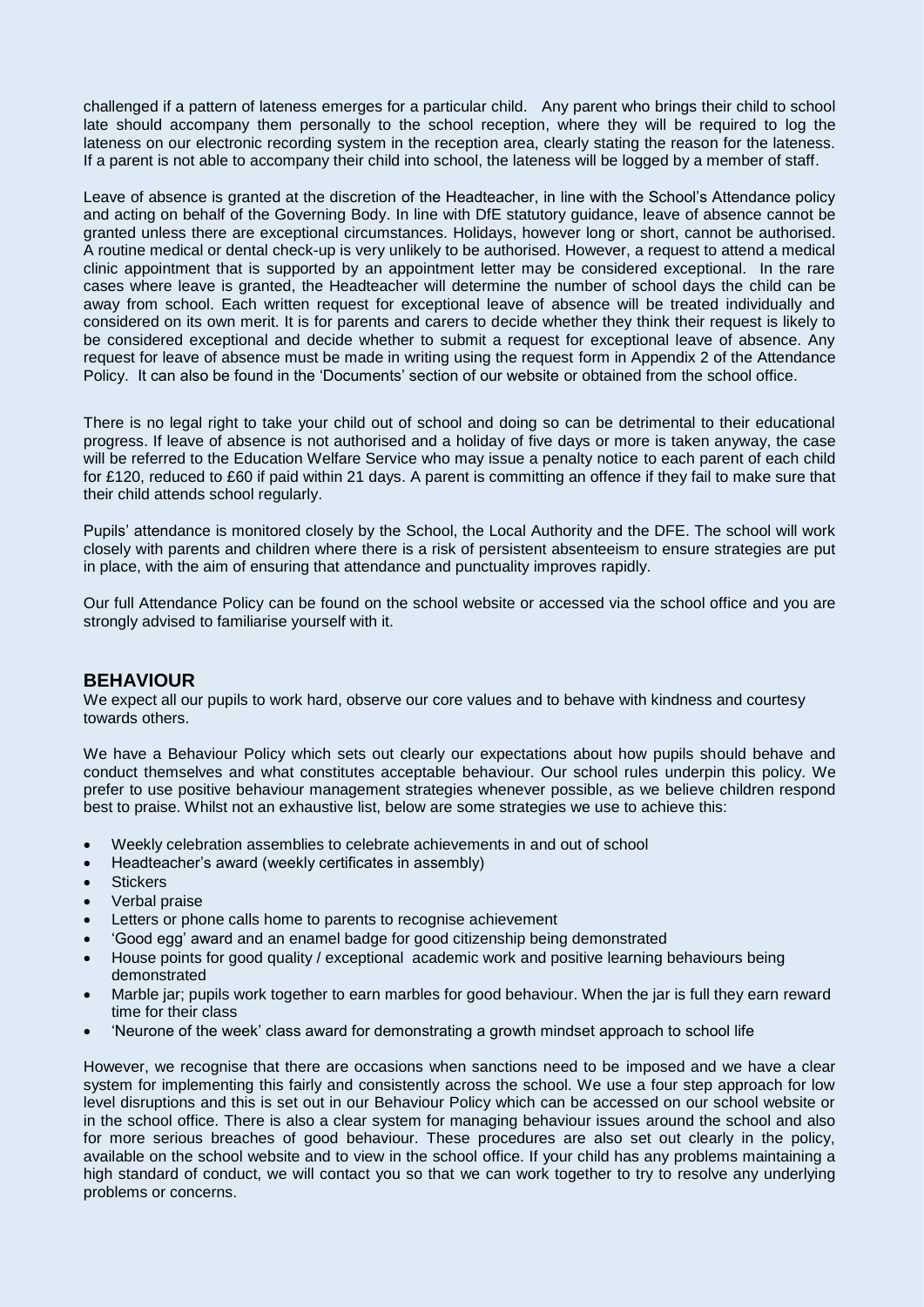# **BILLERICAY COMMUNITY TRUST (BCT)**

Sunnymede Junior School is a partner member of the BCT, a collaborative learning community that was established in 2009. Staff members across the schools support each other and share good practice with a view to providing the best possible education to children across the town. As a result of working in partnership with BCT, we have access to a range of support services for our families, such as a Home School Attendance Officer.

# **BREAKFAST CLUB / AFTER SCHOOL CLUB**

Sunnymede Breakfast Club provides childcare from 7.30am until 8.45am. The cost is £4 per child. Places are limited. Please contact the school office for details. After school care until 7.00pm is available at Goldcrest Nursery, which is based on our site (for children up to the end of year four only). They will collect children from Sunnymede at the end of the school day. They can be contacted on 01277 632428.

# **BRITISH VALUES**

We expect all our pupils to understand that all people living in England are subject to its law, regardless of their own personal viewpoint. Pupils, staff and members of the school community are encouraged to show respect and tolerance for different faiths, races and cultures. To promote the fundamental British Values of democracy, the rule of law, individual liberty, and mutual respect and tolerance of those with different faiths and beliefs, we have a broad curriculum that allows children to become rounded individuals. We promote British Values by:

- Enabling pupils to develop their self-knowledge, self-esteem and self-confidence
- Enabling pupils to distinguish right from wrong and to respect the civil and criminal law of England
- Encouraging pupils to accept responsibility for their behaviour, show initiative, and to understand how they can contribute positively to the lives of those living and working in the locality of the school and to society more widely
- Enabling pupils to acquire a broad general knowledge of and respect for public institutions and services in England
- Encouraging pupils to demonstrate tolerance and harmony of different cultural traditions by ensuring they appreciate and respect their own and others' cultures
- Encouraging respect for other people and their opinions
- Encourage respect for democracy and support for participation in democratic processes

# **CHARGING & REMISSION POLICY**

The Governing Body will ask parents/carers for a contribution equal to the cost per child for any activities that incur an additional cost to the school, including swimming. No child will be excluded from such an activity due to the absence of a donation. However, without sufficient voluntary donations, the activities cannot always take place, so we do ask that you support the visits and trips wholeheartedly as they enhance pupils' learning immeasurably. In the case of financial difficulty, please contact staff in the school office, as you may be eligible for financial support. Our full Charging and Remission Policy can be found on the school website.

# **COMMUNICATION**

Effective partnership and communication between home and school is vital if your child is to receive the best possible education. Please let us know promptly if anything has happened at home that may have an impact on your child's well-being in school. In turn, we will communicate with you either in person, via your child's homework diary, by letter, email or by telephone, depending on the nature of the message. **In the interest of your child, please ensure that we have your most recent contact information and that you notify us of any changes immediately.**

The school also uses Parentmail PMX, which is an email based communications system. As soon as your child is on roll, parents/carers can register at [www.pmx.parentmail.co.uk](http://www.pmx.parentmail.co.uk/) free of charge to receive communications from school. This system provides instant access to communications for parents/carers and considerable reprographic savings to the school. Those parents without internet access should inform a member of staff in the school office and will, wherever possible, still receive paper communications.

We ask parents to report their child's absence using the online StudyBugs app. Parents can register at <https://studybugs.com/about/parents>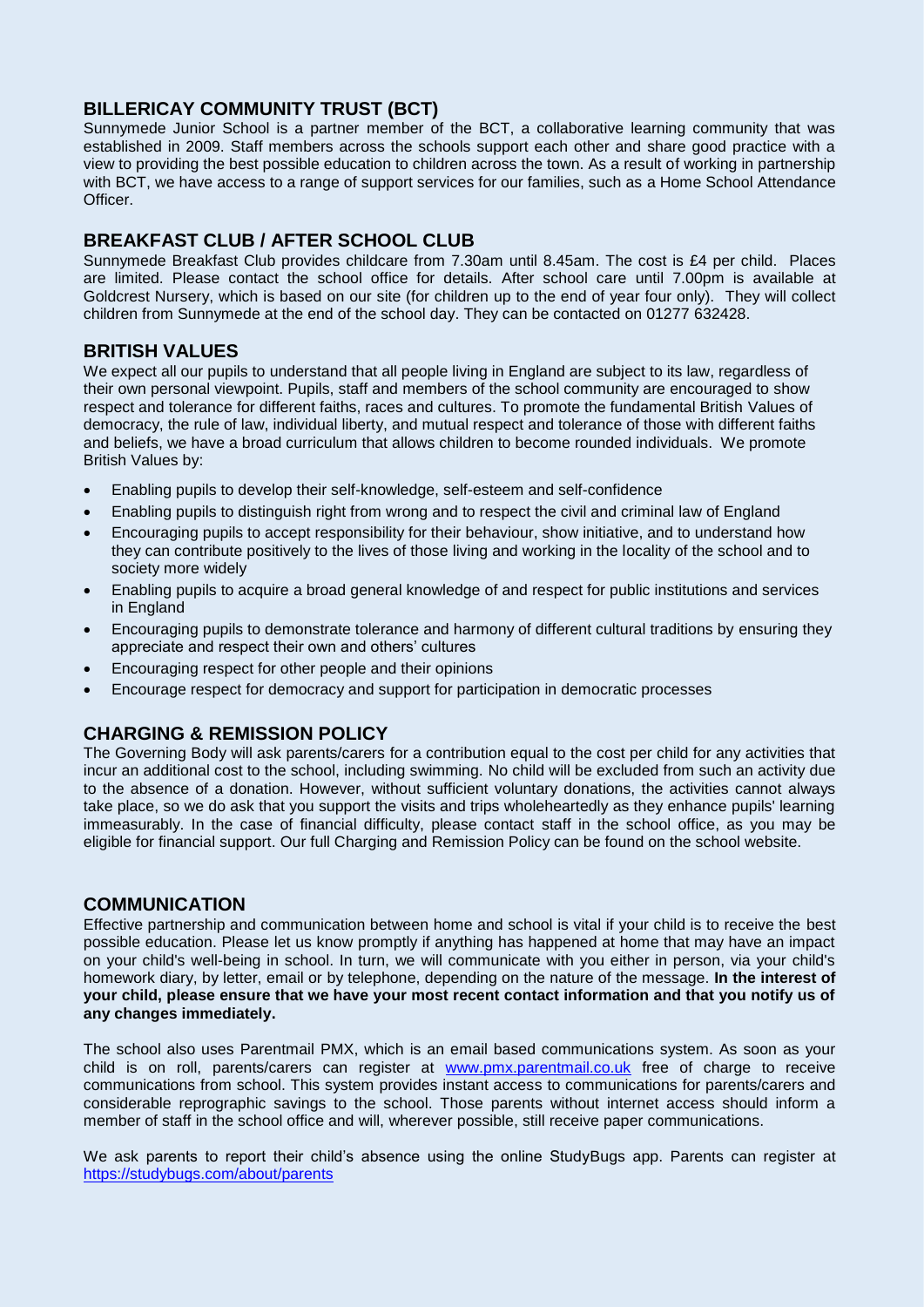At the beginning of each term, parents will receive a year group curriculum plan. This will give parents and carers an overview of learning to be covered that term, along with information about any trips or visits that have been planned. It will also give details of optional homework projects for those families who would like to complete them. Year group curriculum plans are uploaded to the school website.

The Headteacher or Deputy Head will try to be available for brief conversations at the beginning and end of most school days. However, this cannot always be guaranteed. If they are unavailable, or the meeting is likely to take a little longer, the office staff will make an appointment for you as soon as possible. **Your first point of contact should, other than in exceptional circumstances, be the class teacher or year group leader. If appropriate, you will then be referred to the Headteacher, Deputy Headteacher or a member of the leadership team.**

A half-termly newsletter called 'Sunnymede Snippets' is issued to parents electronically, which contains a range of information about past and upcoming events, including key diary dates. These, along with other key information, are uploaded regularly on our school website. Amongst other things posted, the website includes policies, guidance, curriculum planning and gallery photos of key events. Each year group also has a website page that is updated regularly with photos of children's learning in action and information about what work they have been doing.

Parents are expected to record regularly in their child's home reading record. All pupils also have homework diaries in which they record their weekly homework. On occasions, teachers use the diaries to send home brief notes regarding issues that have occurred within school and parents/carers are welcome to use them to send into school non-urgent information regarding their child, homework etc. However, it should be noted that teachers do not read each child's book daily and may only check them once a week. Please encourage your child to tell the teacher if you have written a message; this encourages your child to become independent and ensures your message is responded to as soon as possible.

Where the information is more urgent, of a confidential nature or more complex, this should be communicated via a letter in an envelope, a telephone call or face-to face meeting. Should you wish to make an appointment to see your child's teacher or a more senior member of staff, please contact the school office. We always attempt to make mutually convenient appointments as soon as possible in order that any issues can be remedied promptly and efficiently. It is sometimes possible, though not guaranteed, to arrange an immediate appointment, especially at the end of the day, if the discussion is likely to be brief. Please do not approach the teacher at the end of the day in the playground until they have ensured all pupils have been discharged from their care. This is for safeguarding purposes and in line with exiting arrangements.

Every Friday between 3:15 and 3:40 pm, class teachers will host 'drop-ins'. During this time, you and your child are welcome to come in and look at your child's books with them and reflect on the work they have been doing. This is a really useful, informal opportunity for you to talk about learning with your child. The class teacher will be present in the classroom and you can ask them informally about any little queries you may have. However, the main purpose is for you to have an opportunity to look at your child's work and share in their classroom learning with them more regularly. Personal appointments will need to be booked with the teacher for anything that needs to be discussed in more detail. You can choose if you wish to come every week or every now and then. All we ask is that you leave when the bell sounds at 3:40pm, as teachers often have further meetings to attend.

In the autumn and spring terms, parent consultation meetings will take place between parents and the class teacher, providing an opportunity to talk about your child's progress on a one-to-one basis. An online booking system is used for making these appointments. In the summer term, we have an open evening, where parents are invited to tour the school and celebrate the work the children have been doing.

A list of our current school staff can be accessed on the '*Who's Who* 'section of our school website.

#### **DATA PROTECTION**

Our school complies fully with the General Data Protection Regulations (GDPR), with policies in place to support this. Regular checks are undertaken to ensure that control measures are effective and have been complied with. Relevant policies are available on the school website.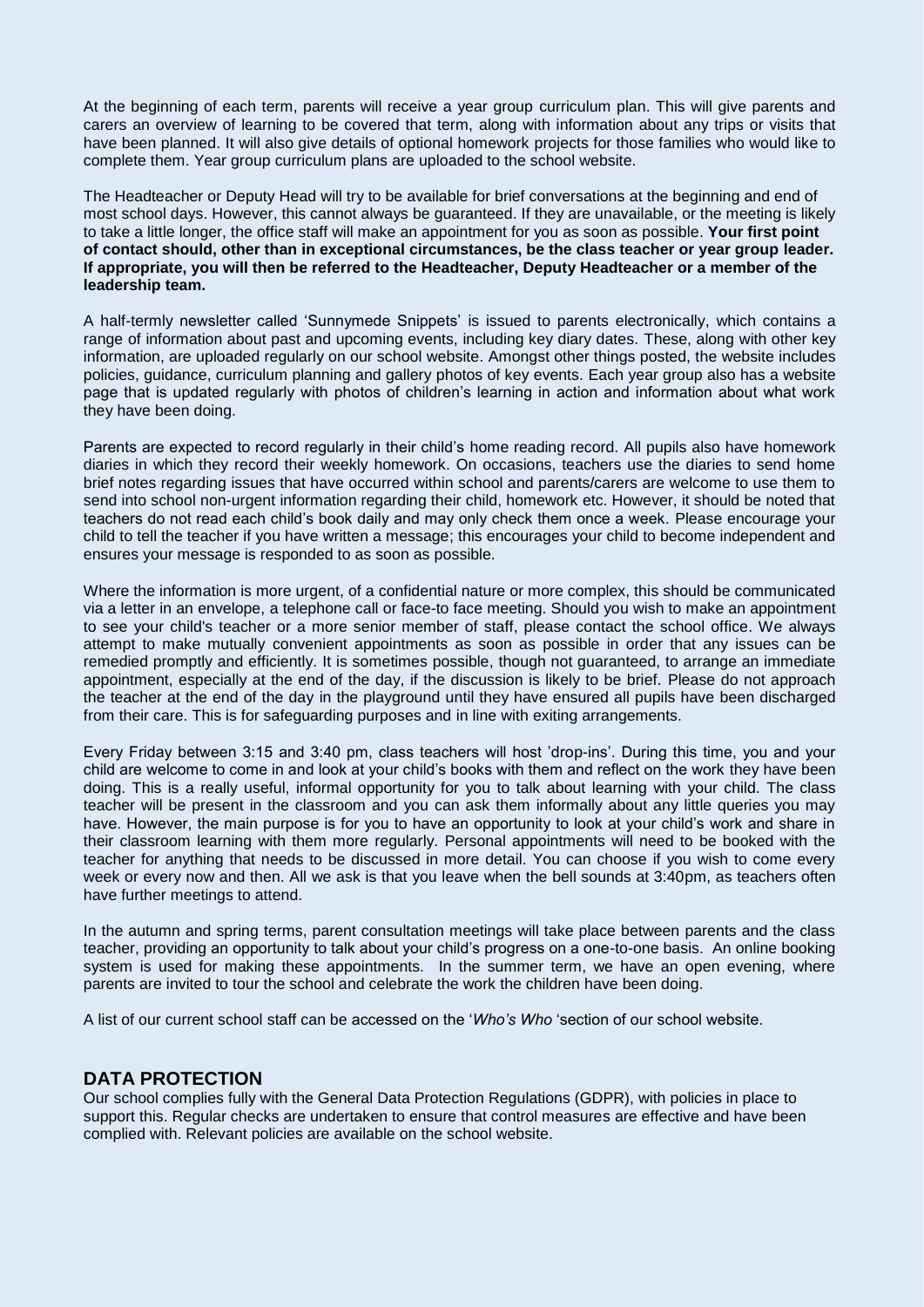# **EQUAL OPPORTUNITIES**

It is important to us that all our pupils have full access to the school curriculum and wider school experiences. Pupils will receive their entitlement to access the curriculum in full in ways that take into account their starting point, irrespective of race, gender, socio-economic background, age, religion or disability. Pupil Premium funding, allocated by the Government to address inequalities between pupils currently or previously eligible for free school meals, is used to help close any attainment gap between these groups of pupils. Information about how this funding is used is published on our website.

#### **EQUALITY**

We work to ensure that our children understand that there are no outsiders at Sunnymede Juniors, that everyone is different and these are celebrated, and that we are all equal in our differences. The Equality Act became law in 2010. It covers everyone in Britain and protects people from discrimination, harassment and victimisation. Everyone in Britain is protected. This is because the Equality Act protects people against discrimination due to 'Protected Characteristics'.

Under the Equality Act, there are nine Protected Characteristics:

- 1. Age
- 2. Disability
- 3. Gender reassignment
- 4. Race
- 5. Religion or belief
- 6. Marriage or civil partnership
- 7. Sex
- 8. Sexual orientation
- 9. Pregnancy and maternity

At Sunnymede, we actively work to embed these in our ethos to ensure that everyone is respected and valued, thereby ensuring the highest possible standards. Our Equality and Community Cohesion Policy is available to view in the school office and on our website, setting out the framework by which we endeavour to eliminate unlawful discrimination and harassment, promote equality of opportunity, good relationships and positive attitudes between people of diverse backgrounds. We actively promote British Values in our school through a variety of planned activities.

Our school site is fully accessible for disabled pupils, staff and visitors. We have a stair riser, offering access from the main reception and school hall to the middle and upper school areas. We also have a DDA compliant toilet, which includes a disabled toilet, hoist and changing table. There is a ramp making access to the school from the car park accessible to all.

## **EXTRA-CURRICULAR ACTIVITIES**

Staff members and volunteers run a wide range of lunchtime, before and after school clubs to benefit our children. The choice of clubs vary slightly from year to year and sometimes from term to term, depending on the expertise available and the season. Whilst a number of clubs are free of charge, some are run by external agencies and there is usually a charge for these. However, costs are kept to a minimum. Occasionally, a small contribution is requested towards the cost of materials for clubs such as art and sewing. Some clubs are open to children in all year groups, whilst others may be targeted at specific year groups or pupils.

We run a weekly lunchtime homework club where children may receive some support with their homework if required. This is particularly useful for children to complete their weekly online maths homework if they do not have access to the internet at home.

Extra-curricular activities include a range of sporting, musical and academic activities. Details of all clubs are sent out at the beginning of each academic year and reviewed termly if required. They can also be viewed on our school website.

## **ACADEMICALLY MORE ABLE AND TALENTED PUPILS**

Our more able students are supported fully to enable them to further their abilities and develop their potential. This support may take many forms, including carefully differentiated planning and challenges for academically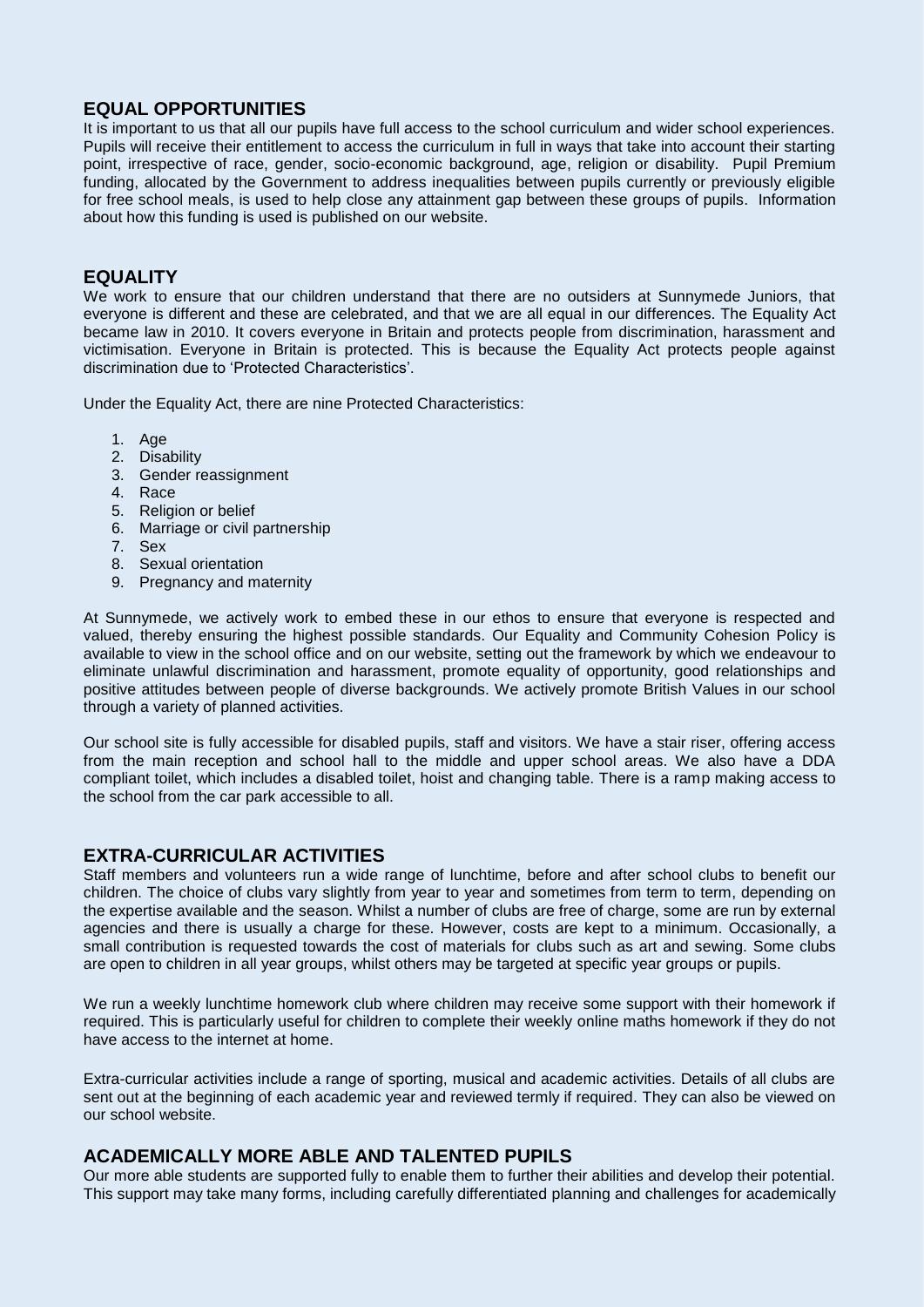higher attaining pupils. Local secondary schools also provide valuable opportunities for gifted and talented pupils to participate in a range of challenging extension activities e.g. maths masterclass sessions at the local secondary school. Where appropriate, some other extra-curricular clubs may be targeted specifically at our more able pupils, including booster sessions, to support learning in core subjects.

# **GOVERNORS**

The Governing Body works closely with the school staff and the Local Authority. Its primary role is to set the aims and ethos of the school, to protect the rights of all members of the school community, to appoint senior staff, to ensure the delivery and access of the National Curriculum for all pupils and to manage the school's budget. It has legal duties, powers and responsibilities.

#### **GROWTH MINDSET**

At Sunnymede Junior School, we know that pupils who have a positive attitude towards their learning will make good progress and be successful. Instilling all our pupils with 'growth mindsets' is a key priority for the school and we have introduced the theories of Dr Carol Dweck to staff, pupils and parents, embedding its ideas within our school ethos. This was recognised in our 2018 Ofsted report.

We want all our pupils to relish challenges, embrace their mistakes as part of the learning process, value the importance of effort, respond carefully to feedback and take inspiration from others. This will help them to achieve now and in their future lives as adults.

Key aspects of a growth mindset are:

- We celebrate making mistakes we can learn from them
- We never give up perseverance is the key if we are to succeed
- We learn from each other
- We don't compare ourselves with others
- We challenge ourselves and take risks
- We remember that our brains are making new connections and growing all the time.

## **HEAD LICE**

Unfortunately, head lice are an unwelcome part of school life. In an endeavour to control the spread of any outbreak, the school will contact parents/carers and request them to take their child home for treatment should lice be spotted during the school day.

# **HEALTHY SCHOOLS**

Sunnymede places much emphasis on being a healthy school. It is integral to our practice and we have achieved Enhanced National Healthy Schools Status. Many components make up a healthy school including:

- Physical activity
- Emotional and mental health and well-being
- Promotion of a healthy diet and provision of freshly cooked and nutritious meals
- Sense of community and commitment to producing good citizens who will make valuable contributions to society (PSHE)

The school has access to a range of services, including that of a school counsellor and pastoral support.

## **HOME SCHOOL AGREEMENT**

It is the belief of governors and staff that there should be a strong partnership between the school, parents and children. We all have responsibilities to ensure our children make good progress socially, emotionally and academically. These are set out in a Home School Agreement. We ask parents and children to agree with these responsibilities by reading and signing it when they join our school. Parents and children will be reminded of these at the start of each school year. A copy of this agreement can be found in **Appendix 1** and on the school website.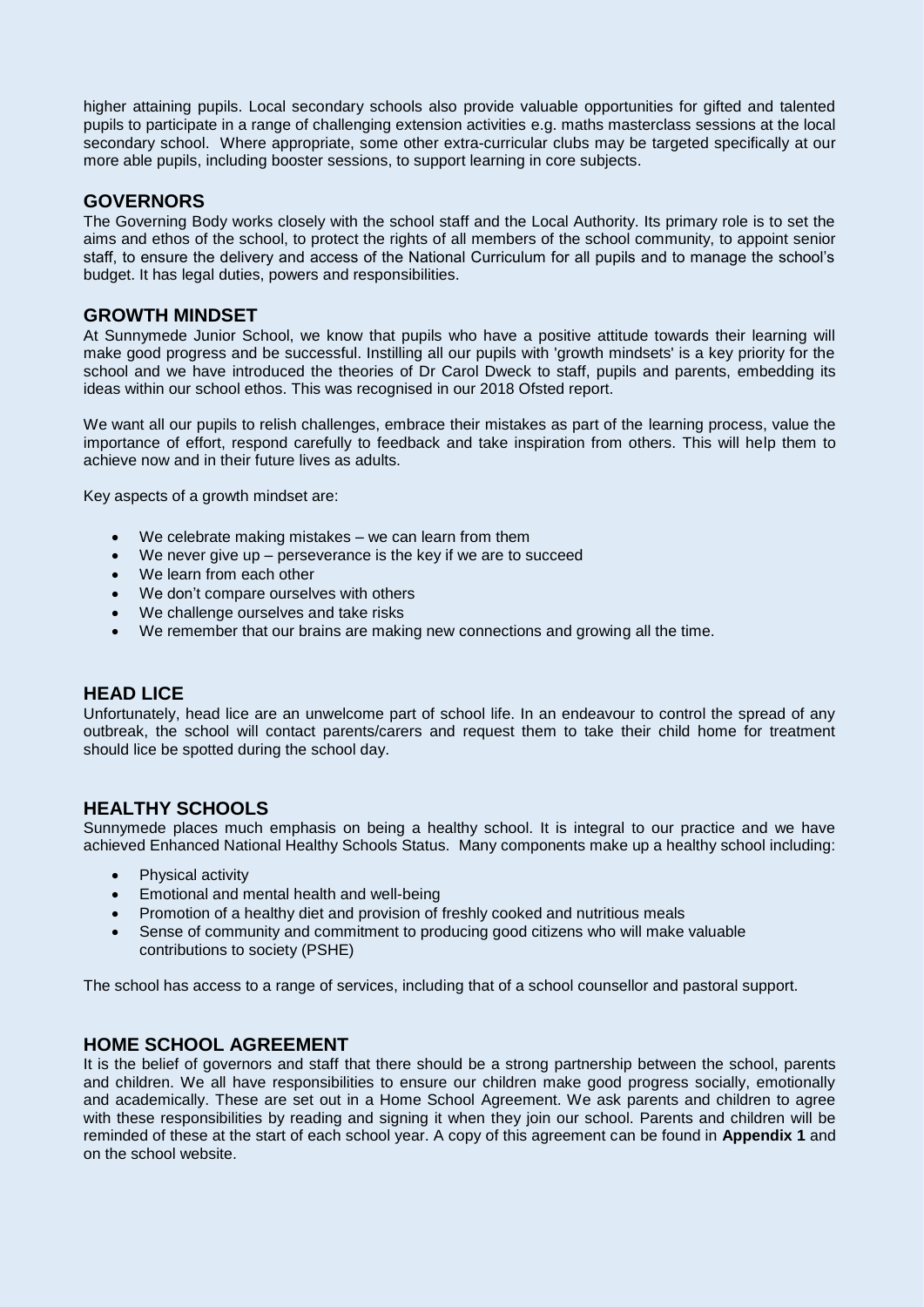# **HOMEWORK**

Homework provides an important link between home and school, encouraging parents to actively engage with their child's learning, as well as preparing them for secondary school. As such, we set weekly homework tasks during term time that reinforce and build on what children learn in lessons. We very much hope that parents support their child with these tasks. The table below sets out the weekly tasks that are set for each year group and an approximate amount of time, based on DFE recommendations, these activities may take.

The homework guidance leaflet for parents, available on the school website or from the main school office, sets out what days homework tasks will be set, when they need to be completed and where homework should be recorded. Guidance is also offered on how to support your child with the different homework tasks. A full copy of the policy is also available on the website, along with the parent leaflet.

|                                                                                                                               | Y3                                     | Y4                                                                       | Y <sub>5</sub>                                                                                                                                                     | Y <sub>6</sub> |
|-------------------------------------------------------------------------------------------------------------------------------|----------------------------------------|--------------------------------------------------------------------------|--------------------------------------------------------------------------------------------------------------------------------------------------------------------|----------------|
| <b>Daily Reading</b>                                                                                                          | 20 mins per night<br>15 mins per night |                                                                          |                                                                                                                                                                    |                |
| <b>Spelling</b> (prep for spelling test)                                                                                      | 5 mins per night                       |                                                                          |                                                                                                                                                                    |                |
| <b>Daily Mental maths</b>                                                                                                     | 5 mins per night                       |                                                                          |                                                                                                                                                                    |                |
| Weekly online Maths Task (Homework club<br>available for children without the Internet at home)                               | Approx 15 mins per week                |                                                                          |                                                                                                                                                                    |                |
| <b>Weekly English OR cross-curricular OR</b><br>written/practical Maths Task*<br>*These will take place on a three week cycle |                                        | Approx. 1 hour per week<br>(this may vary slightly from week to<br>week) |                                                                                                                                                                    | N/A            |
| <b>Weekly English Task</b><br>(comprehension, grammar, spelling and punctuation<br>activities)                                | Approx 1<br>N/A<br>hour per<br>week    |                                                                          |                                                                                                                                                                    |                |
| <b>Other</b>                                                                                                                  |                                        | N/A                                                                      | Year 6: An additional literacy<br>task will be given most weeks<br>from Spring term onwards. Past<br>SATS maths questions will also<br>be given from time to time. |                |

\*In Year 3, this task is not set for the first half of the autumn term to allow pupils time to settle

**Daily reading and recall of multiplication facts and number bonds at home are vital in ensuring your child makes good progress in literacy and numeracy. It is vital that you support your child with this in order for them to make good progress.**

## **HOUSE TEAMS**

When children join the school, they join one of our house teams: Chantry: Green Pilgrim: Yellow Martin: Blue Mayflower: Red

Pupils earn house points throughout the week for good work and houses work in teams to collect the most. The team with the most points is celebrated each week in assembly and at the end of the year, the house with the most points wins the trophy. They also work in house teams and across classes for 'house mornings' which take place from time to time, and also for sports day. On such occasions, we ask children to wear a t-shirt in the colour to represent their house so please make sure you have one available to use; these are available to buy through our online uniform supplier (Red Oak Roller) if you wish). You will be told which house your child is in when they join the school.

## **LUNCHTIME ARRANGEMENTS**

Healthy, balanced and nutritional school meals are provided daily by our own catering staff and currently cost £2.30. If you wish your child to have a school dinner, payment must be made online via PlusPay (through your Parentmail PMX account) or by a cheque made payable to Sunnymede Junior School. Cash is not accepted for dinner money payments. Dinners should be paid at least a week in advance. Cheque payments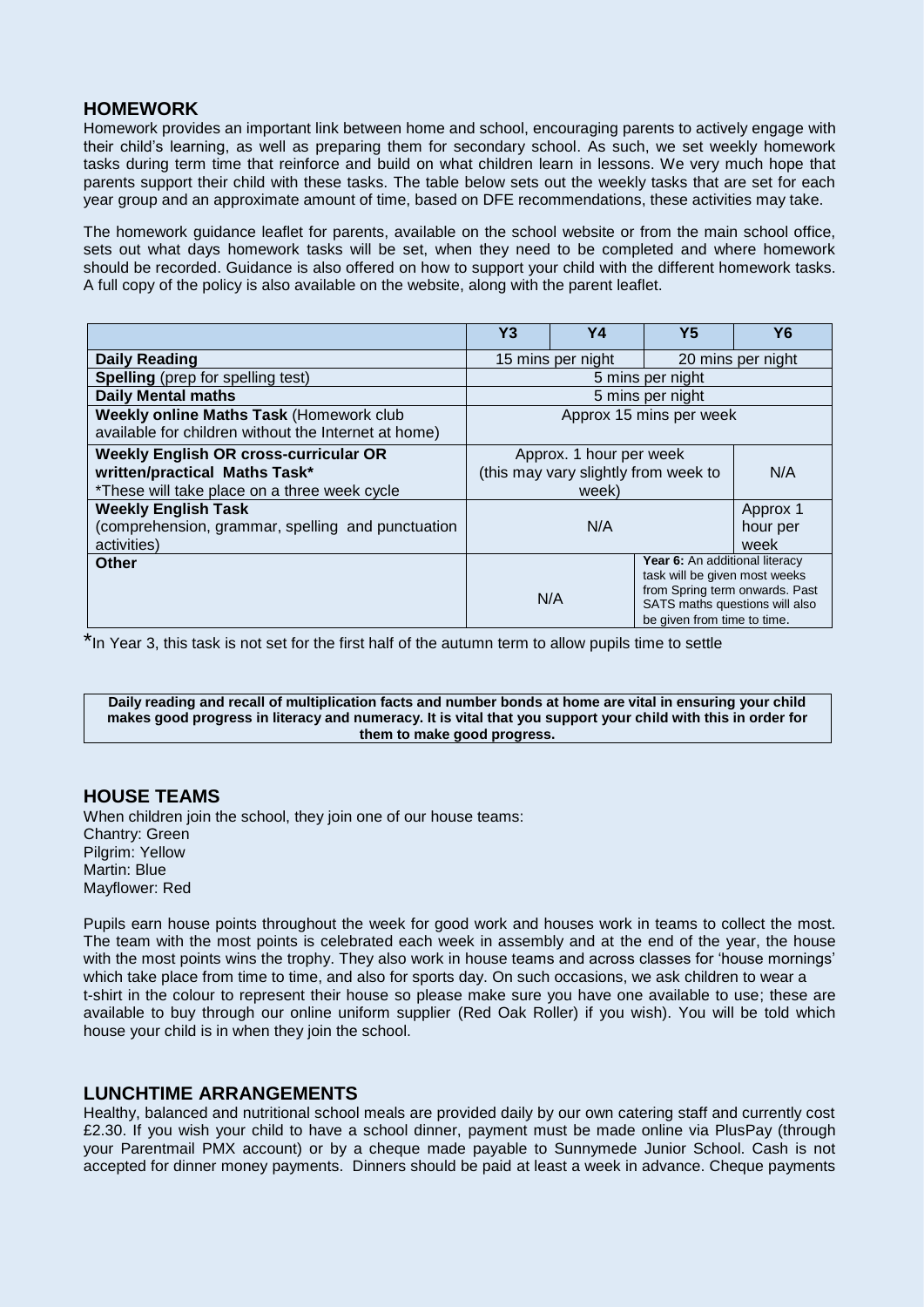should be sent to school in an envelope clearly marked with your child's name, class and the amount of money enclosed

The menu is displayed in the main school entrance and may be requested from reception. When the menu is changed, this will be sent by Parentmail PMX and posted on our website. The school has no obligation to feed your child if meals are not paid for in advance, in line with our Dinner Money Policy. If you are receiving additional benefits for your family, your child may be entitled to free school meals. Please ask a member of the school office team who will discuss this with you in the strictest confidence.

Children who bring a packed lunch should do so in an appropriately sized container that is clearly marked with their name. We take our status as a Healthy School seriously and ask you to support this by ensuring your child's packed lunch is healthy and nutritionally well balanced. For example, we encourage you to provide your child with at least one portion of fresh fruit or vegetable. Please provide them with a drink (water, squash or fruit juice) in a sensible container that does not leak. Fizzy drinks, glass bottles and cans are not allowed. Please provide spoons if required and avoid foods that are messy. Chocolate coated products are not encouraged. Sweets are not allowed for snacks or in lunch boxes. Packed lunches are stored on trolleys in the school corridors during the day and these areas can become quite warm. We recommend, therefore, that you put a small ice pack in your child's lunch box to keep food fresh and cool.

A team of experienced Midday Assistants supervise the children over the lunch period, both in the dining hall and in the playground. Members of the teaching staff are always nearby if they are needed.

Children may go home for lunch if collected by a parent/carer. The child should make this clear when the dinner register is called and remember to report to the school reception staff at the start of the lunch period, Parents should report to the main office in person when collecting their child for this purpose and make it known to the office when they return at the end of the lunch break. They should not arrive back at school before 1:00pm and must return before the afternoon session begins. The parent collecting the child will be required to sign the child out electronically when they leave/return.

#### **NUT-FREE POLICY**

We aim to be a nut-free school, with the intention of reducing the risk to those children and adults who may suffer an anaphylactic reaction if exposed to nuts to which they are sensitive. The school aims to protect children who have allergies to nuts. We do everything we can to ensure that nuts or nut products are not brought on our school premises. However, we require parents and carers to help us achieve this by ensuring they do not include such items in their child's lunch box. Midday Assistants will do their best to ensure that children's lunch box contents adhere to our policy".

Our "Nut-Free Policy" means that the following items should not be brought into school:

- Packs of nuts
- Peanut butter sandwiches
- Fruit and cereal bars that contain nuts
- Chocolate bars or sweets that contain nuts
- Sesame seed rolls (children allergic to nuts may also have a severe reaction to sesame)
- Cakes made with nuts

We have a policy to not use nuts in any of our food prepared on site at our school. Our suppliers provide us with nut-free products. However, we cannot guarantee freedom from nut traces.

#### **MEDICAL VISITS**

If a child needs to be released from school during lesson time to visit the doctor, dentist etc. a note should be sent to the school office/class teacher in advance. In the interests of safety, all pupils must be collected from the school office by an adult, who will be required to sign the child out/in electronically when they leave/return. Pupils will not be allowed to leave the premises unaccompanied during lesson time. It should be noted, however, **that routine medical and dental appointments and check-ups should not be organised during the school day**. In line with our Attendance Policy, appointment cards or letters, or other relevant evidence, may be requested in some circumstances, particularly where there are concerns about a child's attendance or the number of appointments being attended during the school day.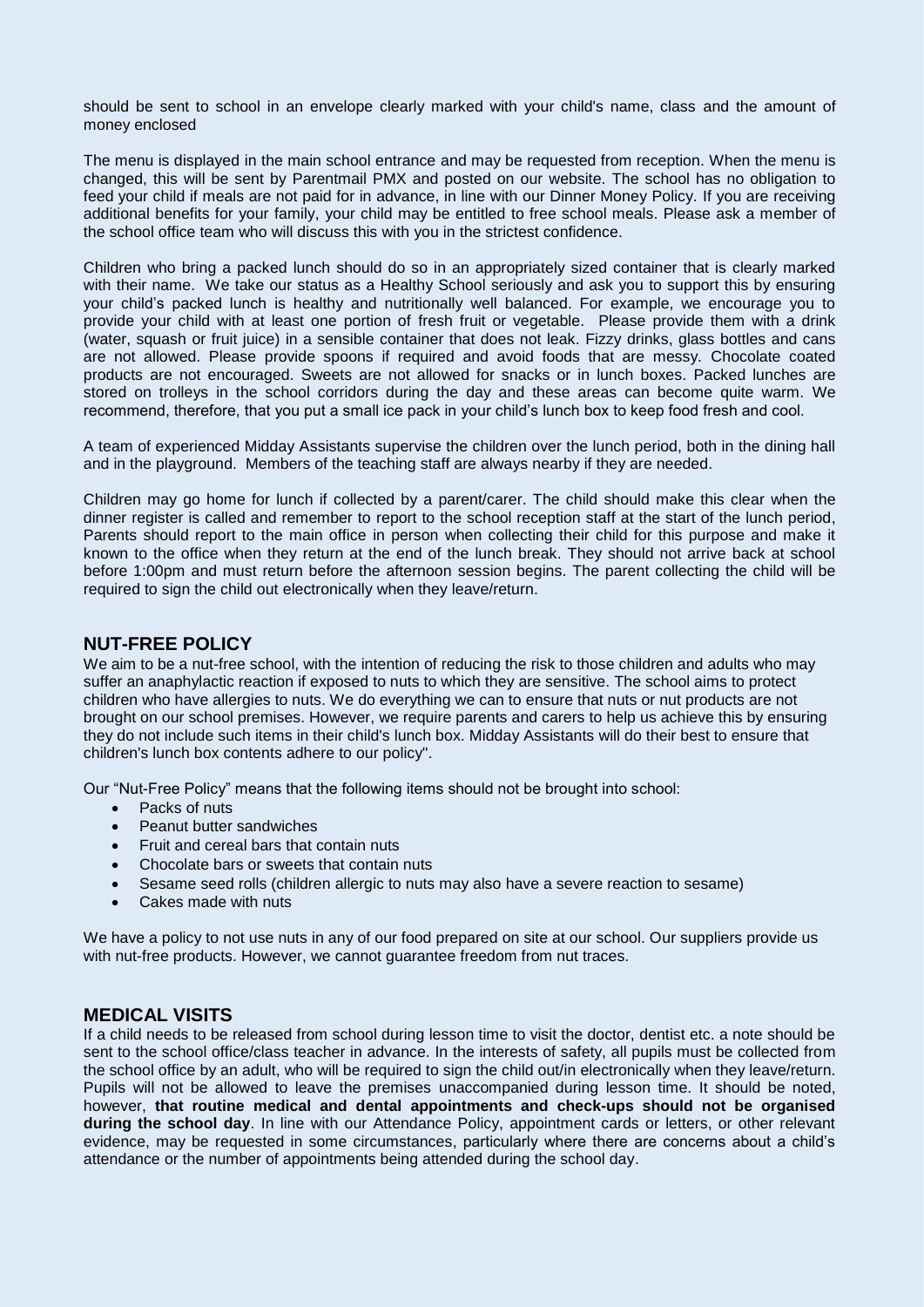#### **MEDICATION**

Members of the office staff are prepared, in most situations, to administer medication providing that a consent form has been completed by a responsible adult. For those children with more serious medical conditions, it is standard practice to draw up a protocol agreed with parents/carers and medical advisers. Key staff members have regular training to use Epi-pens.

**Under no circumstances should your child be sent into school with medication unless staff members have been informed and a parent / carer has brought this to the school office and signed the relevant permission forms. With the exception of inhalers, all medicines must be stored in the school office.**

#### **MONEY, MOBILE PHONES AND VALUABLES**

We can only be responsible for money, or other valuables, if it has been handed to a member of staff for safekeeping. It is not appropriate for pupils to bring unnecessary sums of money or valuable items into school.

Pupils are not allowed to have mobile phones in their possession whilst in school. However, we recognise that some pupils in Years 5 and 6 bring them to school so they have access to them after school, particularly if they walk home alone. Children must ensure their mobile phones are handed in to the class teacher in the morning before registration, where they are locked away during the day. At the end of the day, these will be returned to the pupils. As mobile phones look very similar, we trust pupils to take their own phone, as we cannot possibly know which phone belongs to which child. As such, we cannot take responsibility for a child's mobile phone. If a child is found to be in possession of a mobile phone or other electronic device during the school day, this is a serious matter and the child will be sanctioned accordingly.

Where children choose to bring in personal items and / or those of value e.g. expensive pencil cases, the school will not take responsibility if they go missing.

#### **MUSIC LESSONS**

Peripatetic music teachers provide private tuition for many instruments within school on a fee-paying basis. Currently, lessons are available for keyboard, cello, violin, guitar and drums. Please contact the school office and speak to the School Business Manager if you require information about any of these lessons. Please be aware that any such lessons may take place during lessons so your child could miss part of those lessons on a weekly basis in order to have their music lesson. This may be a Maths or English lesson.

## **ORGANISATION OF TEACHING AND LEARNING**

Work is planned in year groups so that all classes have equal access to the curriculum. Children are taught as a whole class, in groups and as individuals, using a range of teaching styles in order that their needs can be met. All pupils, regardless of ability, are both supported and challenged at an appropriate level. Pupils with learning difficulties are supported with work differentiated to meet their needs. A skilled team of LSAs (Learning Support Assistants) support class teachers in meeting the needs of individuals and groups and run a number of targeted intervention groups for selected pupils of all ability groups. Some pupils will also receive specialist support from our outside agencies.

#### **PASTORAL CARE AND FIRST AID**

The welfare of our pupils is most important to us, so please do not hesitate to contact the school if you have any concern about your child's happiness or safety. It does help if you keep us informed of any changes in home circumstances that may affect your child e.g. bereavement (people or pets), the birth of a new baby, change in living arrangements. We may also contact you should we have any concerns regarding your child. Any information received will be treated in the strictest confidence.

Minor injuries are dealt with by a responsible adult who has received regularly updated, accredited first aid training. There are a number of members of staff who have qualifications in either basic or paediatric first aid. All reported injuries are logged in the accident book, which is kept in the office. Minor injuries are not routinely reported to parents but a note is sent home if your child has sustained a head bump. If your child is involved in an accident that requires more than basic first aid, or if we consider them too ill to remain in school, we will contact you by telephone so that you can take your child home or to a doctor. **It is, therefore,**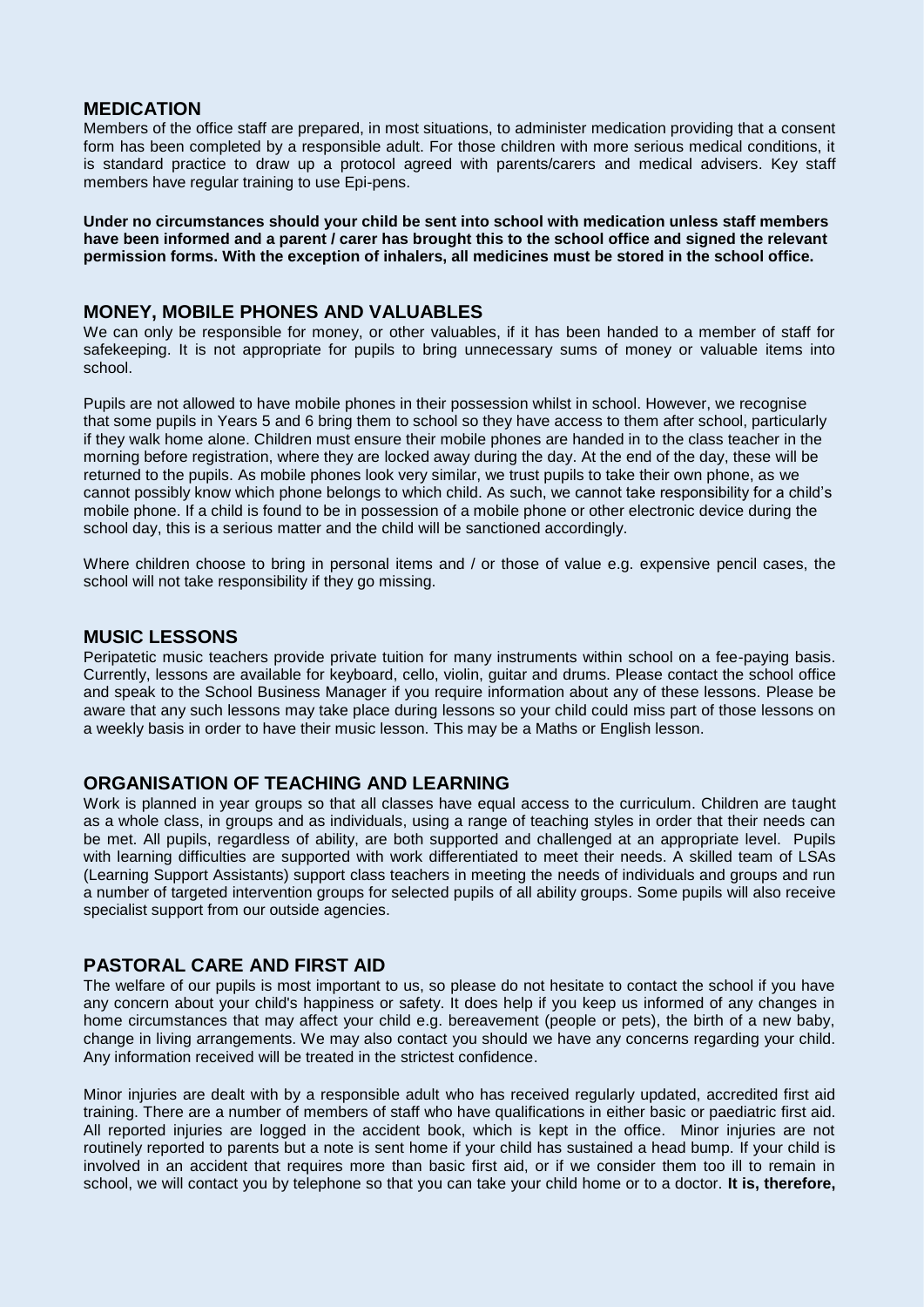**important that we have up-to-date contact numbers registered in school.** If we are unable to contact you, or any other nominated person, we will, of course, act in loco parentis and ensure that your child receives appropriate medical treatment.

#### **PLAY LEADERS**

Playleaders are trained each year to work alongside Midday Staff to promote participation in a range of physical activity during the lunch break. This is an excellent opportunity for our older pupils to develop leadership skills.

#### **PPA (PLANNING, PREPARATION AND ASSESSMENT)**

In line with statutory government legislation, all members of the teaching staff must receive 10% of the teaching timetable as non-contact time for planning, preparation and assessment. Classes within each year group are taught by specialist teachers or instructors during this time. At present, these lessons include Physical Education and French.

## **PROFESSIONAL DEVELOPMENT OF STAFF**

All staff, teaching and non-teaching, undertake professional development based on the needs of the school and the needs of individuals or groups. Pupils' learning is enhanced considerably by this training and every effort is made to avoid any disruption to the normal timetable. However, there are times when supply staff or other members of our existing staff, including Higher Level Teaching Assistants (HLTAs), teach a class. We expect pupils to accord the same respect to these teachers as they do to their regular teacher. In such situations, where possible, the class teacher will have planned the lesson for the supply teacher in advance.

## **PTA**

The PTA, our parents' and teachers' association, is run jointly by Infant and Junior parents and raises a considerable sum of money each year to provide additional resources to enhance pupils' learning. They are responsible for organising a range of activities that benefit the children, as well as raising funds e.g. regular discos for pupils and other events. All too often, the bulk of the work involved falls upon the shoulders of just a few individuals. If you feel that you can spare some time to help at, or even organise, any of these events, please contact the school office and someone will arrange for a member of the committee to contact you. The PTA can be contacted via the school office or by email at [sunnymedepta@gmail.com.](mailto:sunnymedepta@gmail.com)

## **PLUSPAY ONLINE PAYMENTS**

We accept online payments for school trips, school dinners and breakfast club via PlusPay, which is a module within Parentmail PMX. If you would like to use this payment method, please activate the PlusPay module through your Parentmail PMX account or contact the school office. If unable to play by this preferred method, we will accept cheque payments, although we do not accept cash.

#### **RAISING CONCERNS AND RESOLVING COMPLAINTS**

From time to time parents, and others connected with the school, will become aware of matters which cause them concern. To encourage resolution of such situations, the Governing Body has adopted a Compliments, Concerns and Complaints procedure. The procedure is devised with the intention that it will:

- Usually be possible to resolve problems by informal means
- Be simple to use and understand
- Be non-adversarial
- Provide confidentiality
- Allow problems to be handled swiftly
- Address all the points of concern identified
- Inform future practice so that the problem is unlikely to recur

The policy may be obtained from the School Office. It is also available on the school website.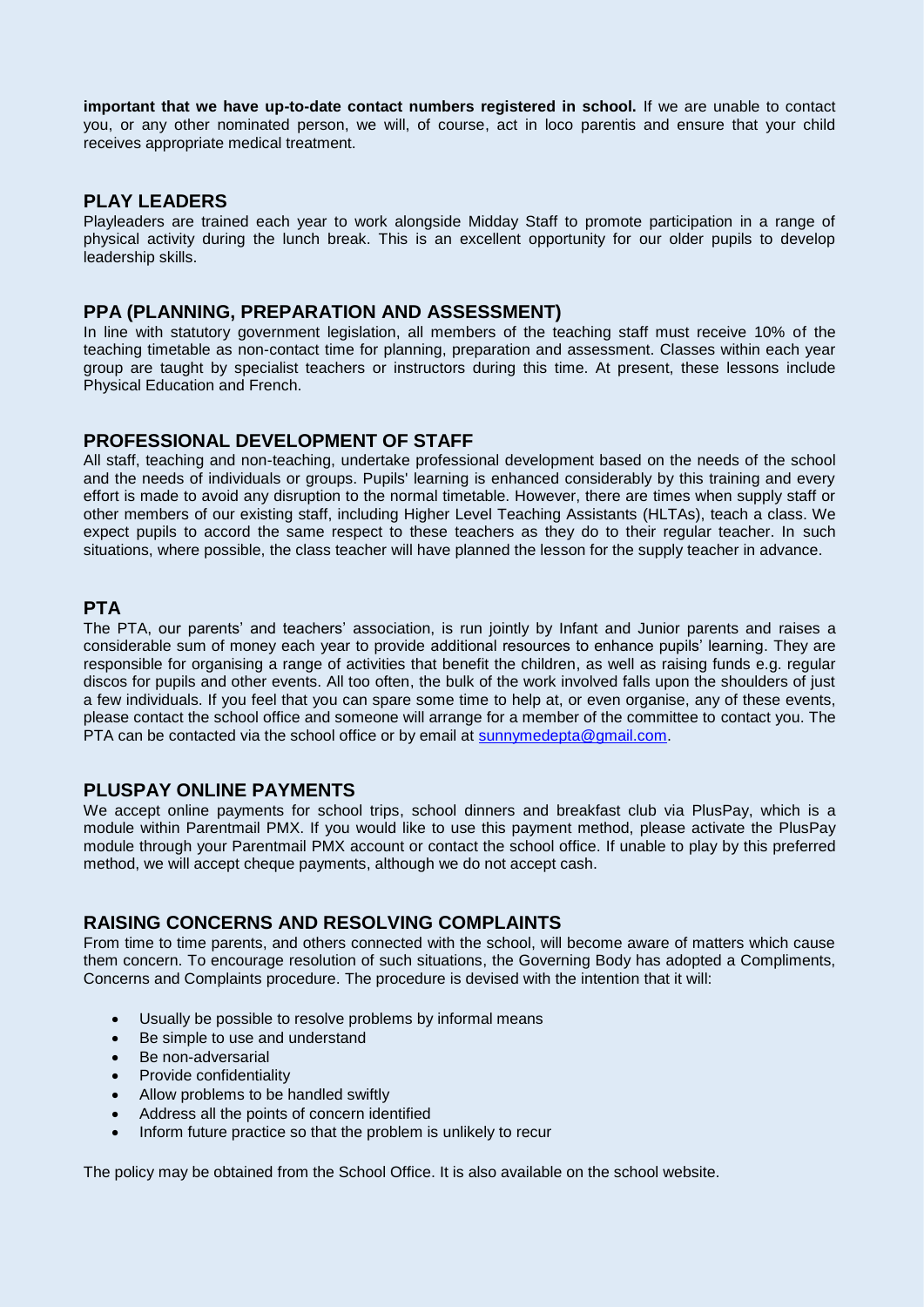# **RECYCLING**

We encourage recycling at Sunnymede Junior School. The following items can be brought to the school office for recycling: used batteries, clothes/textiles and shoes (in pairs). We are also happy to take school uniform for our second hand uniform sales, which take place at least termly.

#### **ROAD SAFETY & PARKING**

Please support your child by walking to school whenever possible to enable him/her to practise road safety skills. Walking to school also reduces the congestion on the roads around the school, thereby aiding pupil safety.

If you do bring your child to school by car, please park off the school premises and with consideration for other motorists and local residents. Parents must not park or 'drop off' outside the controlled access gates on The Meadoway or on the yellow markings on Mons Avenue. The car park gates leading from The Meadoway are the entry point for emergency vehicles and must always be clear. Parking legally is essential for the safety of children and local residents; any parent or visitor who parks illegally or with lack of respect for others will be challenged by the school.

Pedestrian access to the school is via a controlled access gate on The Meadoway and is the school's only access point during school hours. This gate is, however, open for breakfast club drop-off between 7:45 am and 8:00am. It is also unlocked between 8:40 and 8:50am 9:00 am in the morning and is then locked until 3:05pm. Access at this gate at other times should be sought by the electronic buzzer that connects to the main school office. Once access is gained to the site, the footpath must be used and nobody should enter the staff car park. There is also a disability ramp leading to the main school entrance.

**The gate leading to Mons Avenue is for convenience only and for start and end of day access but and is not the school's primary entrance.** It is opened for pupil only access between 8:40 am and 8:50am each day and at the end of the day between 3:05 pm and approximately 3:20 pm for end of day collection. If a pupil should arrive late for school, they must not be left unattended; the parent will need to bring them to the entrance on The Meadoway and buzz for access. The parent should accompany the child to the main office to explain their child's lateness.

We have a bike shelter in the school grounds and, once Year 6 pupils have passed their Bikeability test, they can cycle to school and lock their bike there during the school day. If you decide that you would like your child to cycle to school, please note that we cannot take responsibility for them.

Bikes and scooters must not be ridden on the school site; this includes toddlers, school pupils and adults.

#### **SAFEGUARDING AND CHILD PROTECTION**

The school is committed to safeguarding and promoting the welfare of children and young people and expects all staff, volunteers and other workers in the school to share this commitment. It is the school's responsibility to keep the children and adults who work within the school safe. We follow Essex Guidelines for safeguarding.

Our policies and procedures for safeguarding pupils are designed to ensure that pupils feel safe and are safe in school. Safeguarding is a priority in all that we do. The school's Designated Safeguarding Lead is Mrs Ronnie Branch. She is responsible for the implementation and monitoring of these procedures. The Governing Body also plays a key role in evaluating their effectiveness. The Deputy Designated Safeguarding Lead is Miss Catharine King.

All staff members are appropriately trained in Safeguarding (child protection) procedures and safer recruitment procedures are rigorously pursued when appointing members of staff or other adults who will work regularly in the school. Ofsted (2018) confirmed that the school meets current government requirements for Safeguarding.

A copy of our Safeguarding and Child Protection Policy may be obtained or viewed from the school office and is available on the school website.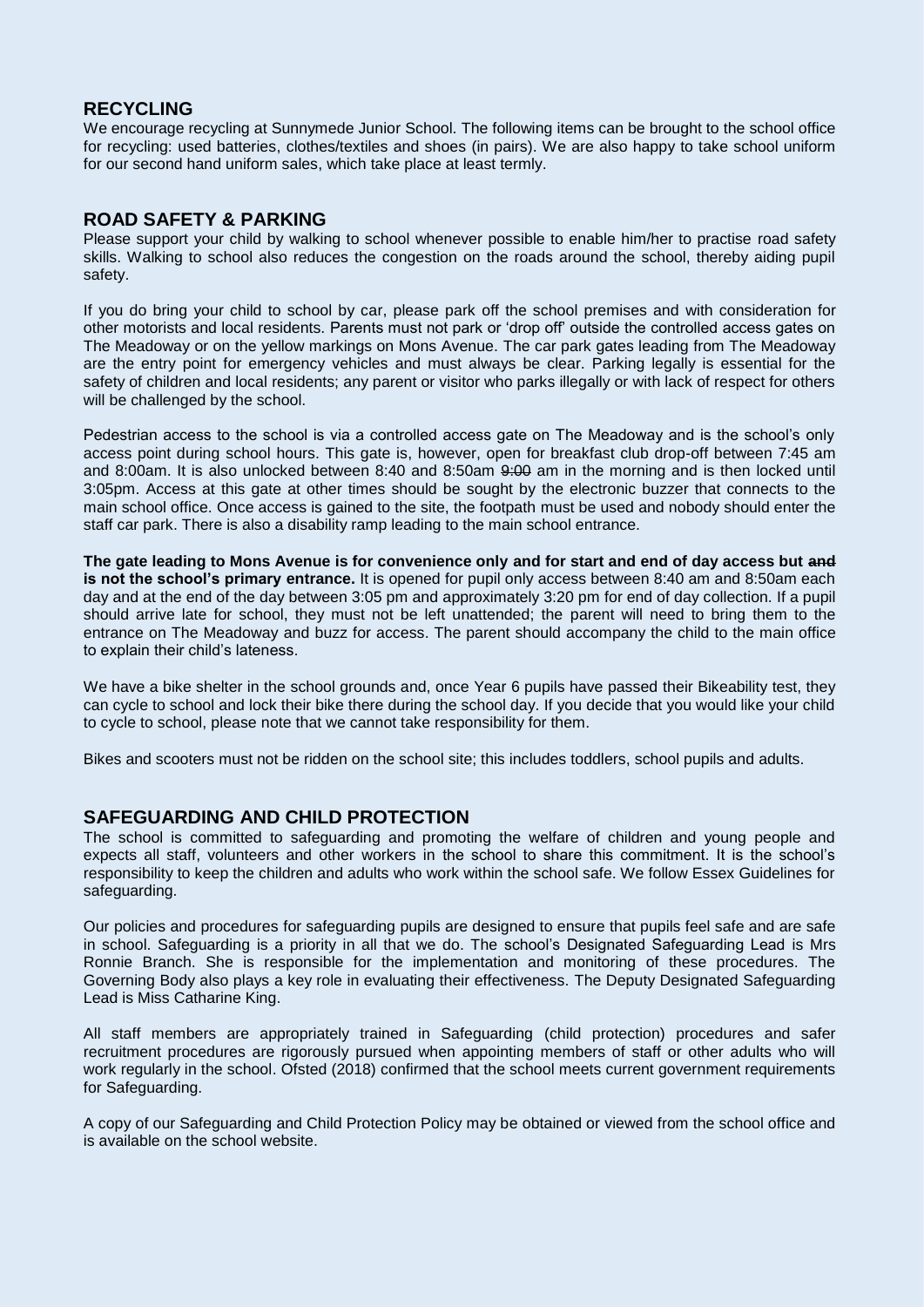# **SCHOOL SECURITY**

Staff members are required to wear an identity lanyard at all times. All visitors to the school, regardless of their role, must enter via the main school office and are required to sign in via our electronic system and wear a photo badge if they are staying on the premises. Anyone not wearing such a badge will be challenged appropriately to ensure the safety of our pupils and staff. Visitors are required to sign out and return their sticker badge on departure.

Children are always supervised in school or on the playground during school hours. In the morning, a member of staff will be on duty at each gate as children arrive for school. Parents are not permitted on the school site in the morning. Parents should drop children off at the gate and should not enter the playground themselves. Parents and carers are permitted onto the school site at the end of the day to collect their child.

It is expected that parents behave responsibly and in the interests of all pupils whilst on the school premises. Parents are expected to speak to and behave towards others politely and act as positive role models to our pupils. Dogs must not be brought on to the school premises at any time unless, in line with The Equality Act, it is a registered guide or assistance dog. In this case, permission will be granted by the school following the inspection of the relevant proof of registration. Parents must not film on the school site or take photos. Unauthorised smoking, vaping, drug use or consumption of alcohol is not permitted on site and will result in an instant ban from the school site.

We have CCTV, enhanced lighting and alarms on the school premises to further enhance the safety of our pupils, as recommended by the Police Crime Prevention Officer.

#### **PUPIL PARLIAMENT**

Our Pupil Parliament consists of two democratically elected members from each class. The brief of its members is to improve school life for all pupils within the school and class representatives are able to act as a voice for their peers, as well as express personal opinions regarding day-to-day aspects of school life. They actively participate in the decision making of the school. Meetings are held on a regular basis and the minutes are shared with all pupils during class discussions. Members of the Pupil Parliament may have the opportunity to participate in regular Student Voice activities across Billericay and within Essex.

## **SCHOOL HOURS AND END OF DAY COLLECTION ARRANGEMENTS**

School hours are 08:55am to 3:15pm. This means that children are expected to have been registered and ready to start their learning by 8:55pm. **Children must, therefore, arrive on the school premises by 8:50am.** The school gates will be unlocked and staffed from 8:40 am. Parents should drop their child off at the school gates between 8:40am and 8:50am. Children will make their way to their classes for registration.

At the end of the day, some classes will exit via their classroom doors and others via the main school exit into the junior playground. You will be informed of the exiting arrangements for your child's new class each year via Parentmail PMX. If you are responsible for collecting children who exit from different parts of the school building, you may want one child to meet you in a preferred location away from their usual place of exit, for example at the Infant school. If this is the case, please communicate this in writing using an exiting arrangements' form. Parents will also be required to complete an 'exiting arrangements' form if anyone other than themselves will be collecting their child or if they are required to walk home or to another school on one or more days on a regular basis. Exiting arrangement forms are on our website or available at the school office. Completed forms should be returned to the main office and be updated immediately when circumstances change. For one off changes for a single day, parents should let the class teacher know.

We encourage pupils to be collected by an adult at the end of the day, particularly the younger pupils. If, however, a parent of an older pupil has made a decision that their child is to walk home unaccompanied, we will, for safeguarding purposes, also need confirmation of this in writing using the exiting arrangements form.

**It is the duty of parents and carers to collect their child promptly at the end of the day.** If a child has not been collected on time, they will be asked to wait in the medical room and not leave it until collected by their parent / carer. It is the responsibility of the child to ensure they stay safe and wait in the medical room where they will be collected. However, it is expected that children are collected promptly and this procedure will only need to be followed in emergency situations. Parents or carers must report to the reception desk to collect their child if they are late.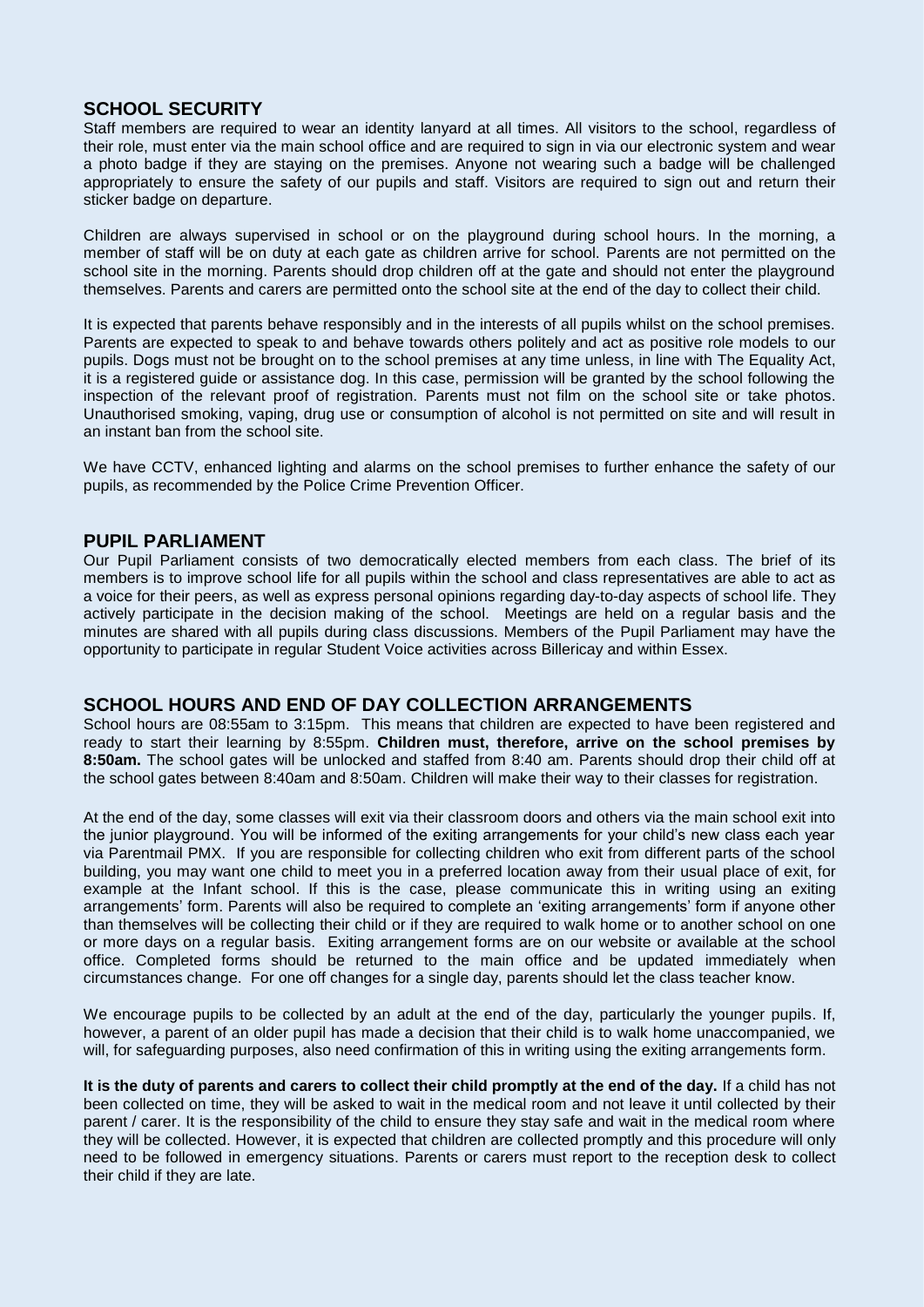# **SNACKS AND WATER BOTTLES**

Pupils may bring in items of fresh fruit or prepared vegetables to eat at morning break time. Fruit and vegetable sticks are also available to purchase from school at 25p per item. Other snacks, such as fruit flakes or cereal bars, are not permitted.

We encourage pupils to drink plenty of water as this aids concentration and promotes good health. Children are also encouraged to bring in bottles of still water, labelled with their names, to be kept in the classroom during the day in order to avoid dehydration. These bottles must contain WATER ONLY. Water is also available from hygienic water fountains situated through the school and in the playground. Though children will be reminded from time to time to have a drink, children should develop their independence by remembering to take a drink when they need it. There will be times in a lesson when it is inappropriate to take a drink.

#### **SPECIAL EDUCATIONAL NEEDS AND DISABILITIES**

Our Inclusion Manager, Miss Catharine King, has been trained as a Special Educational Needs Co-ordinator (SENCO) and is responsible for strategically planning support for pupils on the SEND register. Staff members liaise with a range of outside agencies to provide the best possible education for our pupils. If a staff member has any concerns about progress being made, or behaviour being displayed by your child, you will be contacted and arrangements made, if necessary, to place him/her on the special needs register. Provision will be made according to their needs.

## **UNIFORM and DRESS CODE**

It is expected that children come to school dressed sensibly, wearing the correct uniform and following our policy. It is important that all parents read our full Uniform Policy before purchasing uniform. This can be found at <http://www.sunnymede-jun.ik.org/uniform.html> but a summary of items can be found in **APPENDIX 2**

Please note that we expect the royal blue jumper or cardigan to feature the Sunnymede logo. Other items can also be purchased with the school logo but is optional.

Please also note that on planned P.E. days, which you will be notified of at the start of the academic year, children can come to school in their P.E. kit and wear it throughout the day.

#### **Footwear: Shoes and Boots**

It is vital that all footwear is 'fit for purpose' and provides adequate support. Smart, plain black school shoes must be worn on days when children don't have P.E. They should be sturdy and provide adequate support for use in the playground. For health and safety reasons we do not allow children to wear shoes with platform soles or high heels. Shoes must not have open backs or toes. Trainers must only be worn on PE days and this is detailed in the PE kit section.

Sensible, ankle length boots may be worn to and from school and in the playground during cold or wet weather. However, children are expected to change into shoes when indoors. Shoes must always be worn with socks or tights for protection and to prevent blisters. For health and safety reasons, sandals must not be worn.

#### **Hairstyles and hair Ornaments**

For health and safety reasons and hygiene reasons, hair that is long (falling below the shoulders) must be tied back. For health and safety reasons, we will provide children with a hair band if they come to school without long hair tied back.

Extreme hairstyles are not appropriate for school. The use of styling products should be kept to a minimum and hair should not be gelled into inappropriate shapes. We ask that parents try to avoid extreme decorative patterns cut into their child's hair or have hair coloured or dyed in a colour that stands out.

Hair accessories should be kept to a minimum and should not be of an 'ornamental' nature. Any hair accessories must be either blue, black, white or, when wearing a summer dress, blue / white gingham check pattern can be worn. Hair accessories may include plain headbands, hair clips, hair bands or scrunchies. All must be plain and in the above colours. Hair bands should not have large flowers or other decorations attached to them, though a very small, neat bow is acceptable.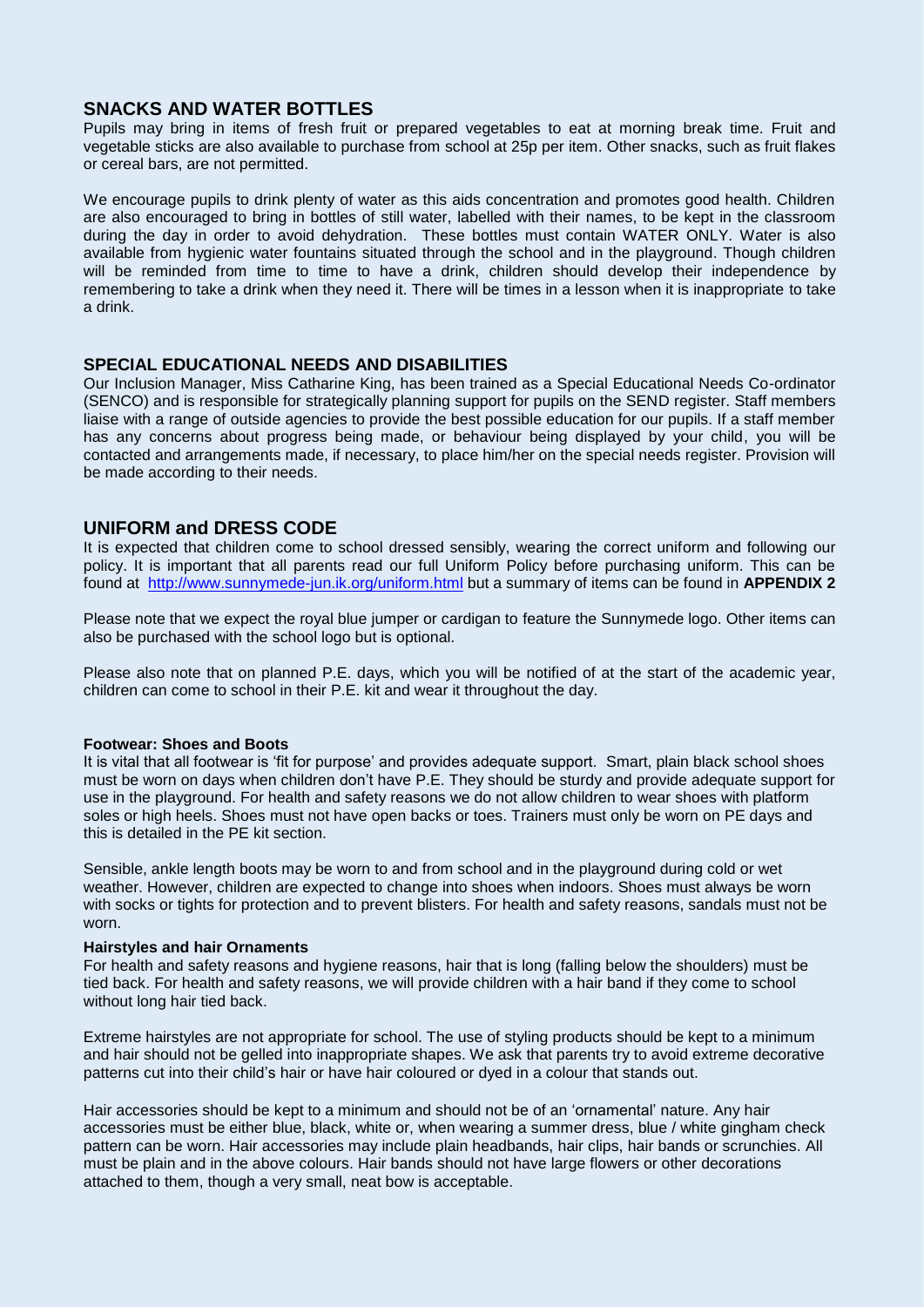#### **Make-up and Nail Varnish**

Nail varnish, lip gloss and make up are not permitted. Temporary tattoos are not allowed.

#### **Jewellery and Watches**

For health and safety reasons, we do not allow children to wear jewellery. The exceptions to this rule are small, plain gold or silver earring studs in pierced ears. However, children are required to remove earrings themselves prior to a P.E. or swimming and store them independently. In line with the Local Authority Code of Practice, staff members are not permitted to remove or handle them. Ideally, children should not wear earrings on these days.

P.E. is a statutory National Curriculum subject so please make sure that your child has their ear pierced at the start of the summer holidays if this is something you are considering.

A plain, simple and inexpensive watch may worn, though the school will take no responsibility for this at any time. 'Smart' watches with internet access and watches with alarms and buzzers are not allowed. If a teacher believes the watch is distracting the child or those around them from their learning, the teacher reserves the right to ask them not to wear it to school again and will discuss this with the parents.

#### **Implementation of the uniform and dress code**

Our uniform is gender neutral. Amendments to the uniform and dress code may be made for individuals in order to respect the protected characteristics of individual pupils, for example for religious or medical reasons. Requests should be made in writing to the Headteacher.

Parents may also request an amendment on religious grounds. Such requests should be made in writing to the headteacher. Children may also be required to wear different clothing for school trips or similar activities.

Please refer to our full policy for advice on actions that will be taken if your child is not wearing the correct uniform or following our dress code

Please make sure that all items of clothing are clearly labelled with your child's name, including their P.E. kit, which should also be kept in a named bag.

#### **LOST PROPERTY AND SECOND-HAND UNIFORM SALES**

Please make sure that all items of clothing are clearly labelled with your child's name, including their P.E. kit, which should be kept in a named bag. We have a lost property box just off the school hall. We check it regularly and, where items are named, we endeavour to return them to their rightful owner. However, if items are not collected after a two week period, we will recycle them into one of our schemes to raise money for our school.

We hold second-hand uniform sales at least once per term where you can buy good quality pre-worn items for a very small cost. We also have a small emergency fund for those families who may need financial support.

If you have good quality second hand uniform that you are happy to donate, please place these in the large blue bin outside the main school reception entrance.

#### **UNIFORM – ONLINE ORDERING**

Much of our uniform can be purchased in high street or online stores. Our badged uniform is available to purchase online from <https://myclothing.com/sunnymede-junior-school/7455.school> or Red Oak Roller [www.redoak-schooluniform.co.uk](http://www.redoak-schooluniform.co.uk/) who also run a uniform shop.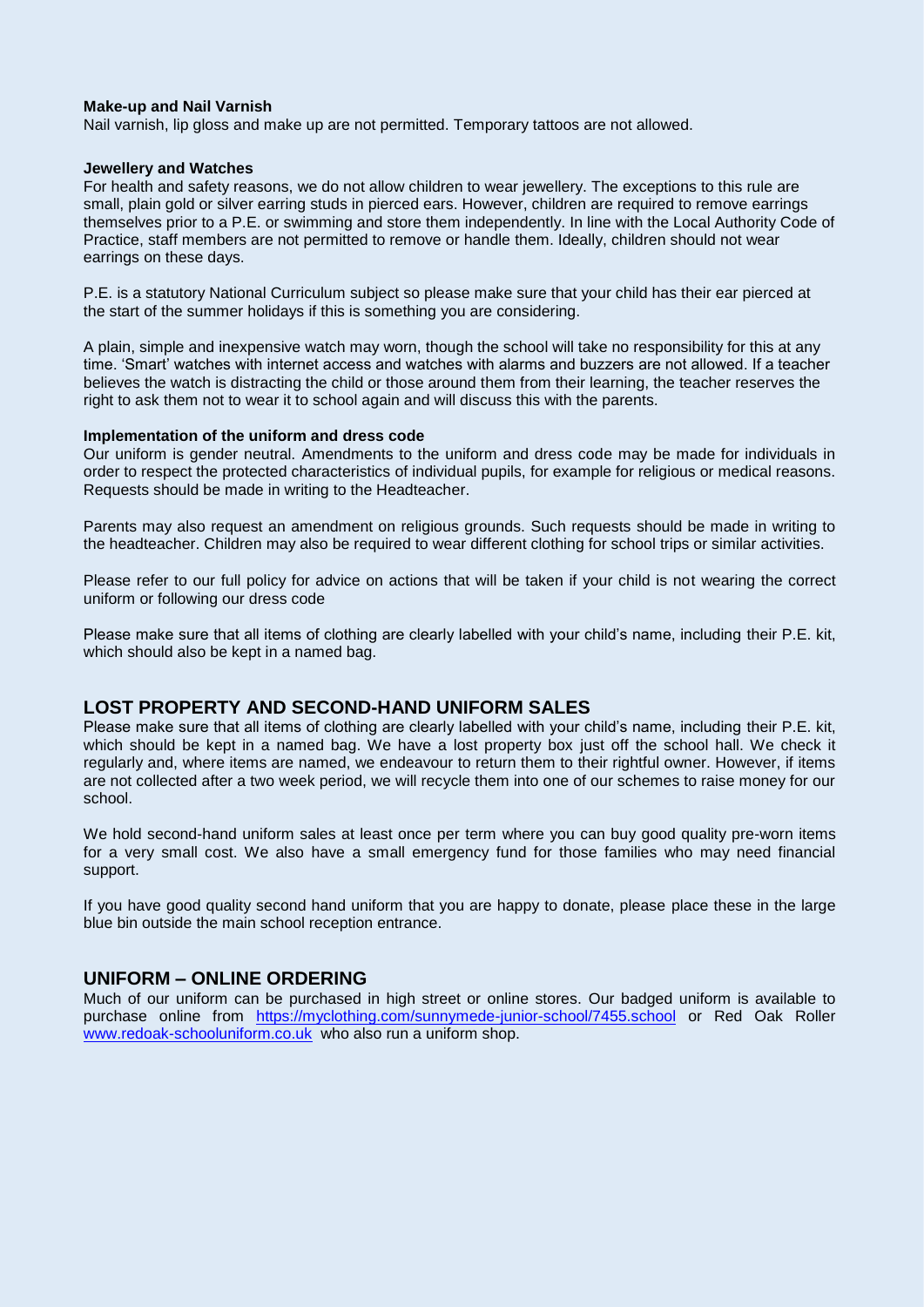# School: We will do our very best to ensure:

- offer a safe, happy, friendly, stimulating, safe and secure learning environment
- foster a sense of belonging to a community whilst recognising the children as individuals, get to know them as an individual and meet his / her academic needs in an appropriate way, respecting their own values, beliefs and needs
- model high standards of behaviour and have high expectations of ourselves and others
- be approachable and welcoming at all times
- provide a high standard of teaching across the curriculum and develop children as independent learners
- **Provide homework tasks in line with school policy and ensure it** is marked promptly
- **EXECT:** keep families informed about school curriculum, policy and procedures, as well as key dates and events on a regular basis, via Parentmail, the website and newsletters
- **EXEDENT** invite parents/carers in to school to share in their child's learning whenever possible
- **F** inform parents about their child's progress on a regular basis, alerting them promptly of any concerns we may have and working together to address it
- **EXECUTE:** ensure confidentiality at all times
- provide a wide range of extra-curricular activities
- seek and value the views of parents and children in our efforts to improve our provision

Signed: RBranch Date……………………

Headteacher: Mrs R.Branch

# SUNNYMEDE JUNIOR **SCHOOL**

# HOME SCHOOL AGREEMENT



In recognition that we must all work together to ensure that your child thrives in all aspects of school life, we have set out this agreement to make clear what the school, children and parents/carers can expect from each other in order to ensure this. The Staff and Governors very much hope you and your child will sign up to this agreement when your child joins the school. In doing so, we can ensure a strong partnership between us all. Please contact the school if you would like to clarify any aspects of this agreement before signing and returning to us.

Governors, staff, parent representatives and the school council were consulted on his policy which was updated March 2019 and will be reviewed periodically

**APPENDIX 1**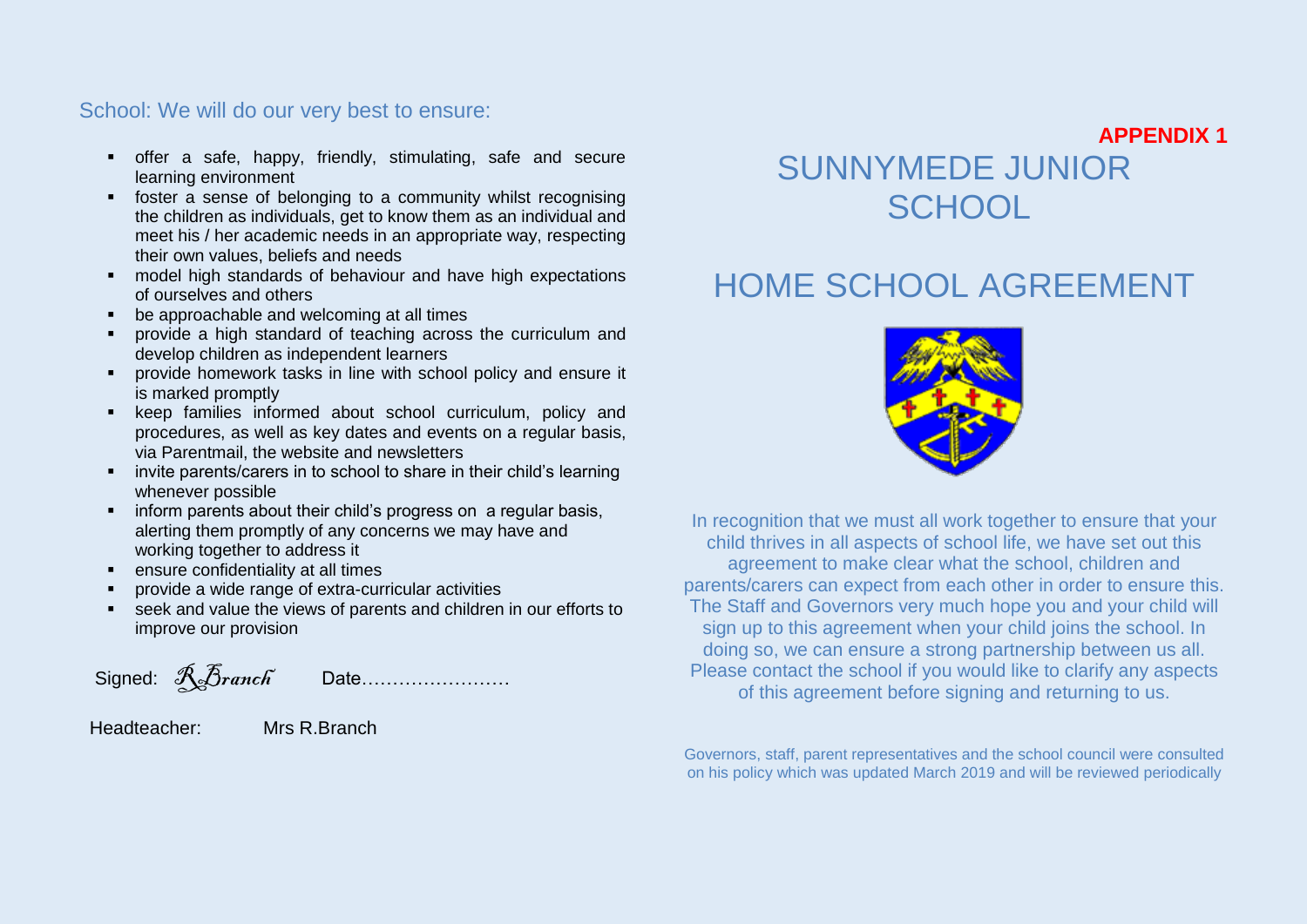# Parents/Carers: I will do my very best to ensure:

- I support the school rules and policies, which reinforce good behaviour and a positive attitude to learning
- I support the school in respecting others, promoting respect and equal opportunities for all
- I am polite to all members of the school community
- My child attends school regularly, arrives punctually and is collected on time
- I contact the school by 9:00am on the first day of absence and give a reason for this, with further updates if the absence lasts more than one day
- I inform the school in advance if my child is unable to attend school for any reason or if there are any factors that may affect his/her work or behaviour
- I support my child with homework in a calm environment including regular reading, times tables and spelling test practice and ensure it is returned to school on time.
- I Inform the school of any medical needs concerning my child
- I avoid requesting holidays during term time
- **I** provide a healthy packed lunch for my child and pay promptly for any school dinners taken
- My child wears the correct uniform, follows the school dress code and has all equipment required for school, including P.E. kit. I will ensure uniform and equipment is clearly named.
- my child does not bring valuables to school without prior arrangement with the school
- That change in contact details are updated promptly, including emergency contact numbers
- I attend parents' evenings and discussions about my child's progress
- I encourage safe use of the internet at home
- I take responsibility for my child if they are on the school premises before 8:45am

| _______________________________ |
|---------------------------------|
|                                 |

# Child: I will do my very best to ensure:

- I work to the best of my ability and take pride in my work
- $\blacksquare$  I follow school rules and behave sensibly
- I show respect for all members of the school community in what I say and what I do. I treat others as I wish to be treated myself
- I keep myself safe and look out for the safety of others at all times
- I come to school regularly and on time and go to bed at a sensible time during the week
- $\blacksquare$  I look smart and wear the correct school uniform
- I have the correct equipment in school
- I do my homework and hand it in on time
- I show respect for my own and others' belongings and school property
- **I** read regularly and practise my times tables and spellings often
- I give my parent/carer any letters or forms that are given to me to take home and return letters/monies to school when asked
- I tell the teacher or another member of staff if something is worrying me

| I <del>U</del> U.             |  |
|-------------------------------|--|
| nild's Name……………………………………………… |  |